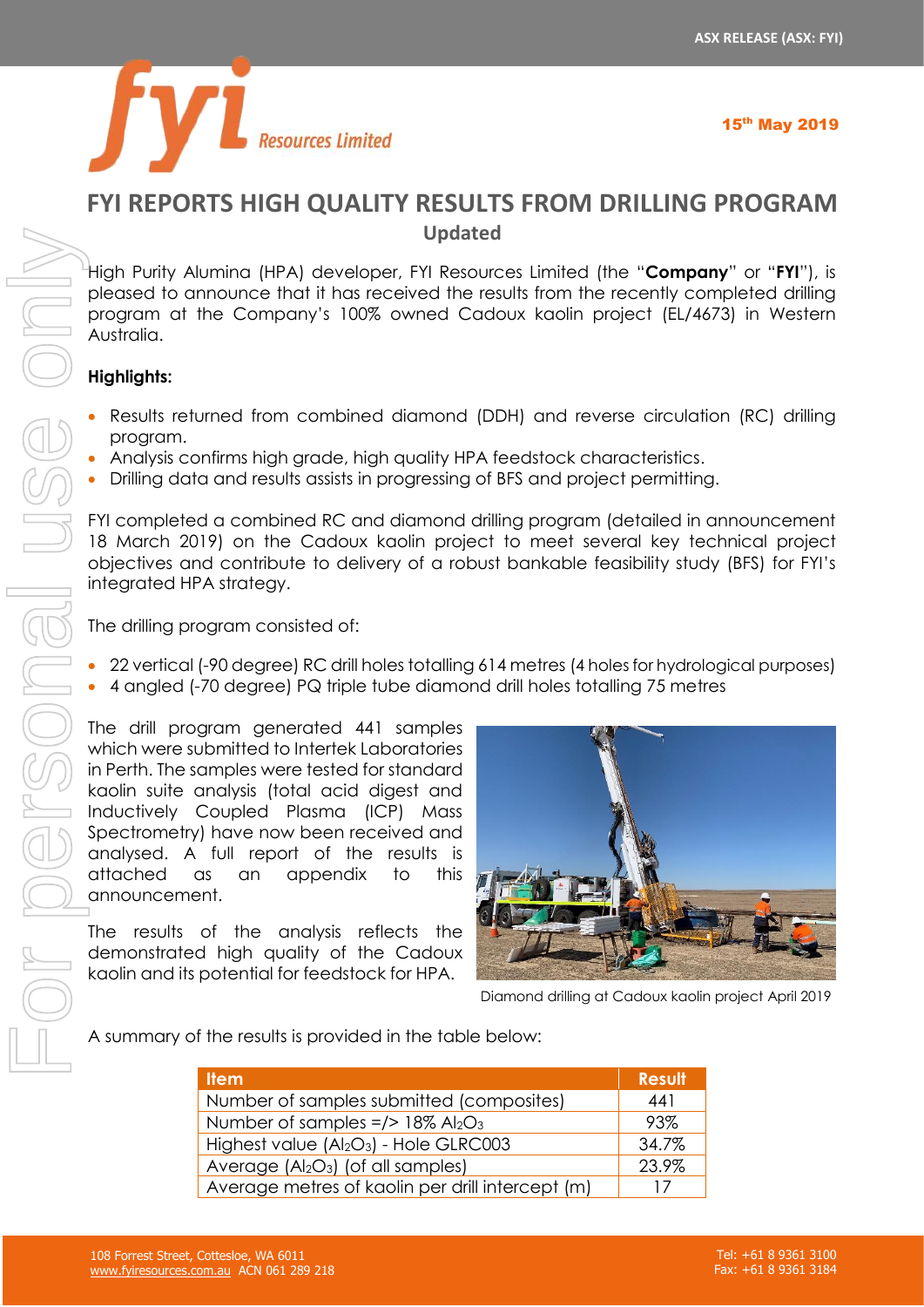

As FYI's BFS progresses and the pilot plant project studies commence, undertaking the detailed drilling campaign provides the Company with:

- Increased understanding of the project's metallurgical model in terms of grade and variation of the deposit as a feedstock;
- Additional kaolin feedstock for continued metallurgical test work and pilot plant process studies;
- Critical ore characterisation for the mining and waste disposal studies;
- Hydrological study data for processes water and environmental permitting;
- Increased technical understanding and confidence in the deposit for the upgrade from a Measured to a Proven Reserve for the first phase of mining; and
- grade control data for the first phase of mining and increase the predictability of the future production schedule.



Diamond drill core from Cadoux kaolin project April 2019

**Commenting on the drilling results, FYI Managing Director, Mr Roland Hill said:** "The program and subsequent results of the latest round of drilling are particularly pleasing as it confirms our view that the quality of the Cadoux kaolin has excellent feedstock characteristics for HPA processing and it also provides us with specific detailed information to finalise our environmental permitting and mining study phases in preparation for mine plan application – well ahead of normal submission timeframes.

# **For more information please contact:**

## **Roland Hill**

Managing Director Tel: +61 414 666 178 roland.hill@fyiresources.com.au **Simon Hinsley** Investor & Media Relations

Tel: 0401 809 653 [simon@nwrcommunications.com.au](mailto:simon@nwrcommunications.com.au)

# **About FYI Resources Limited**

FYI's is positioning itself to be a significant producer of high purity alumina (4N and 5N or HPA) in a rapidly developing LED, electric vehicle, smartphone and television screen as well as other associated high-tech product markets.

The foundation of the HPA strategy is the superior quality aluminous clay (kaolin) deposit at Cadoux and positive response that the feedstock has to the Company's moderate temperature, atmospheric pressure HCl flowsheet. The strategy's attributes combine to give a potential world class HPA project.

FYI is progressing its BFS and pilot plant production studies to de-risk the HPA project strategy.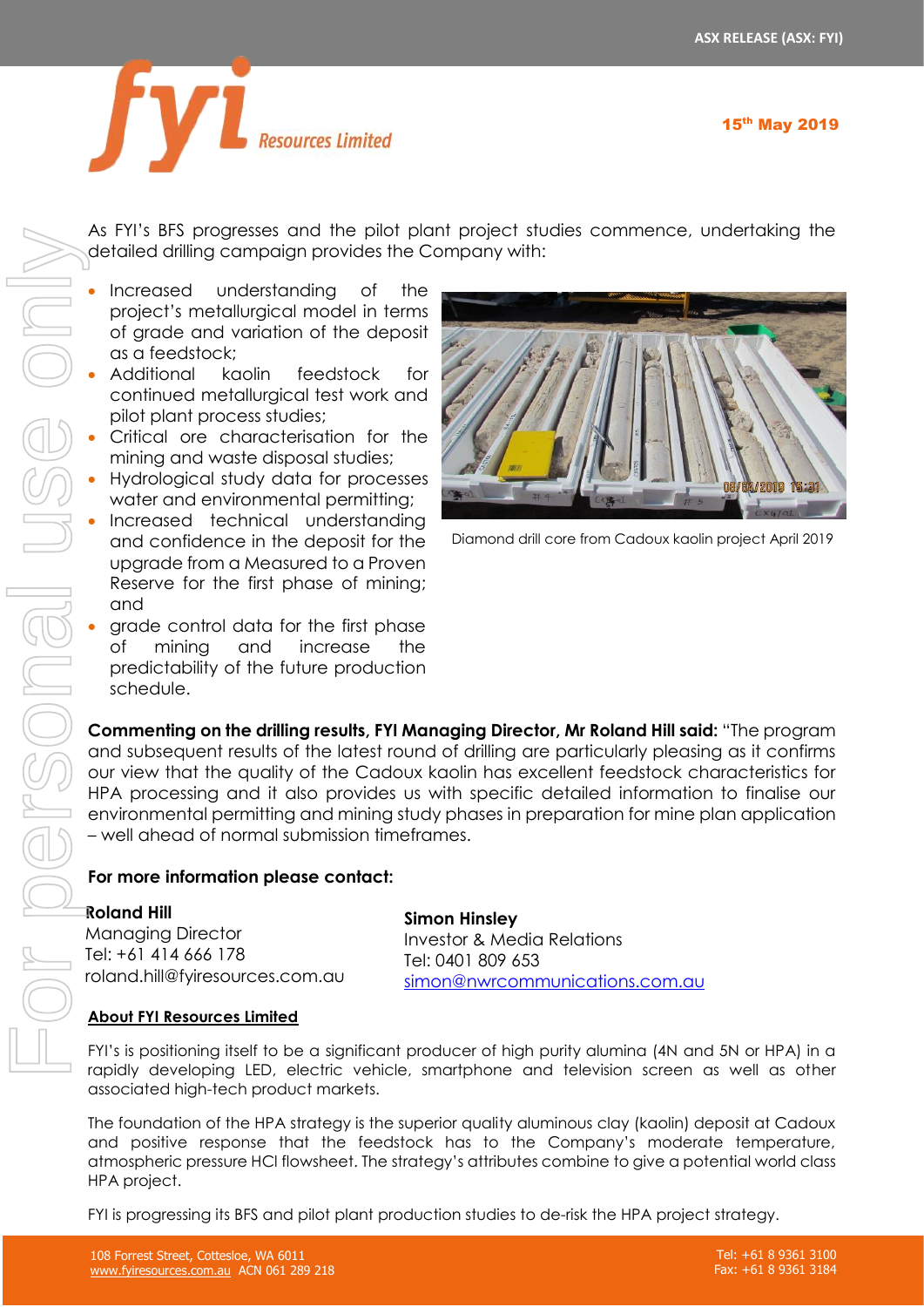



**Resources Limited** 

Drill collar plan view of March/April 2019 RC drilling (red) (previous drill holes – green) within proposed pit outline at Cadoux Kaolin project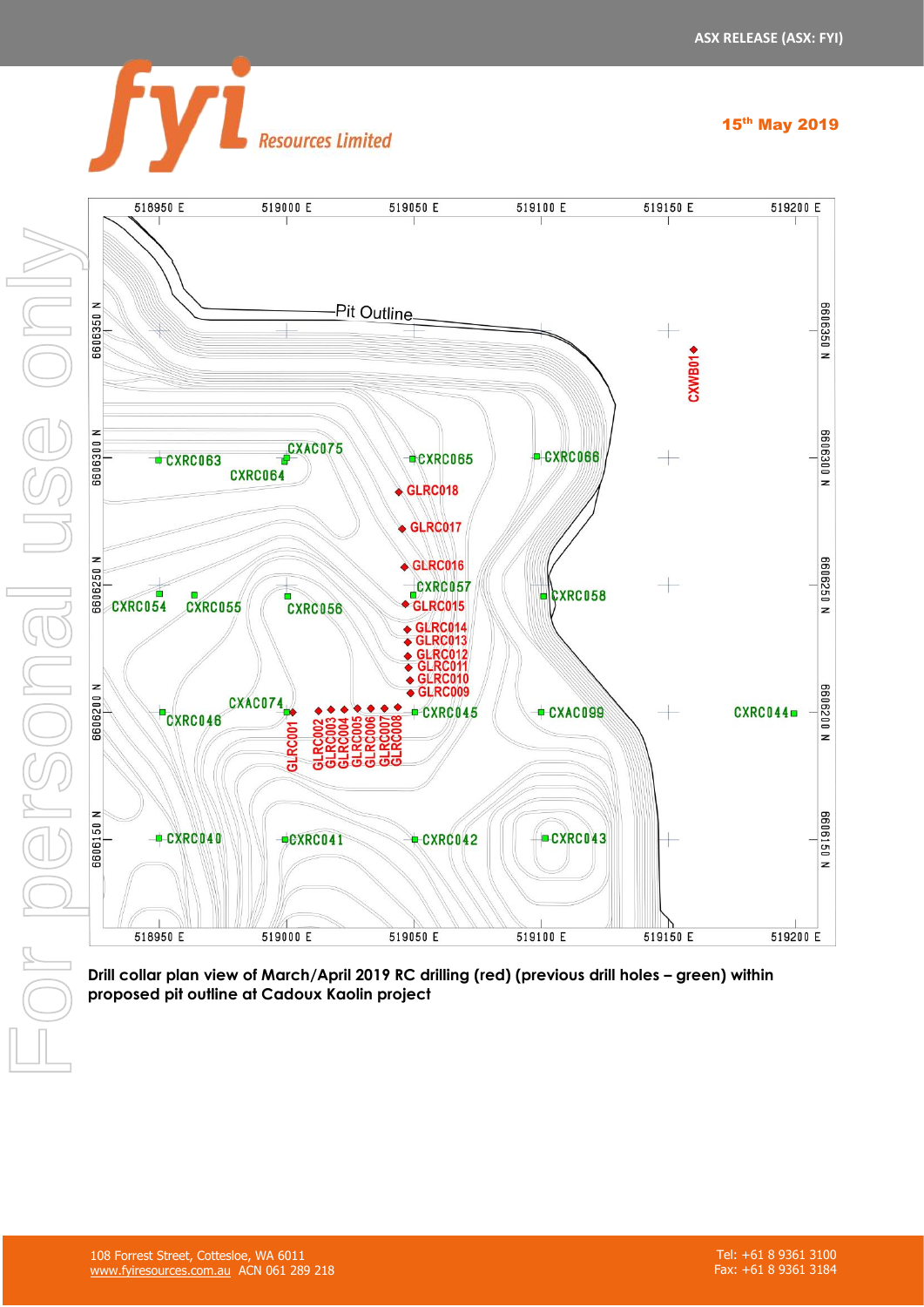

# **Competent Persons Statements**

#### **Exploration Results**

The information in this announcement that relates to Exploration Results is based on information compiled by Mr Stephan Hyland, a Competent Person who is a member of the Australian Institute of Mining and Metallurgy. Mr Hyland is an employee of Hyland Geological & Mining Consultants, and consultant to the Company. Mr Hyland has sufficient experience that is relevant to the style of mineralisation and type of deposit under consideration, and to the activity that he has undertaken to qualify as a Competent Person as defined in the 2012 Edition of the Australasian Code for the Reporting of Exploration Results, Mineral Resources and Ore Reserves. The exploration results comply with recommendations in the Australian Code for Reporting of Mineral Resources and Ore Reserves (2012) by the Joint Ore Reserves Committee (JORC). Mr Hyland consents to the inclusion of the report in the form and context in which it appears.

#### **Ore Reserves**

The information in this report that relates to Ore Reserves is based on information compiled by Mr. Steve Craig, who is a Fellow of the Australasian Institute of Mining and Metallurgy. Steve Craig is a full-time employee of Orelogy Consulting Pty Ltd and has sufficient experience relevant to the style of mineralisation and type of deposit under consideration and to the activity which they are undertaking to qualify as a Competent Person as defined in the 2012 Edition of the "Australasian Code for Reporting of Exploration Results, Mineral Resources and Ore Reserves". The information is extracted from the Ore Reserve announcement released 29 October 2018 and is available to view on the Company's website at [www.fyiresources.com.au](http://www.fyiresources.com.au/) .

# **APPENDIX 1: JORC (2012) TABLE 1**

# **Section 1: Sampling Techniques and Data**

| Criteria                 | Commentary                                                                                                                                                                                                                                                                                                                                                                                                                                                                                                                                                                                                                                                                                                                                                        |
|--------------------------|-------------------------------------------------------------------------------------------------------------------------------------------------------------------------------------------------------------------------------------------------------------------------------------------------------------------------------------------------------------------------------------------------------------------------------------------------------------------------------------------------------------------------------------------------------------------------------------------------------------------------------------------------------------------------------------------------------------------------------------------------------------------|
| Sampling<br>techniques   | Reverse circulation (RC) chip samples were collected at 1 m intervals from a cone splitter mounted<br>on the side of the RC rig. 75% of the sample volume from each drilled metre was collected in a<br>900 mm x 600 mm green plastic bag, and the remaining 25% of volume is used to generate a split<br>sample which is collected in a 200 mm x 150 mm calico bag and then placed into a green plastic<br>bag and sealed to retain sample moisture. The split samples were collected directly from the<br>cyclone/splitter because the samples for assay are also measured for in situ moisture. The samples<br>were composited into 2 m samples (generated from the drill rig cone splitter) and sent to Intertek<br>for sampling analysis + moisture testing. |
|                          | For the new 'Geostatistical L' RC test program pattern samples were collected at 1.0m intervals<br>from a cone splitter on the RC rig where approximately 75% of the sample was collected in plastic<br>bags and the remaining 25% in pre-numbered calico sample bags. Following the geological<br>logging of the drill samples the relevant 1.0m split samples were collected and bagged for<br>submission to the assaying laboratory. A number of selected holes and drill intervals were also<br>sampled separately for moisture measurement determined by the "Loss on Drying" - LOD - method.                                                                                                                                                                |
| Drilling techniques      | The RC drilling program used a 450 Schramm drill rig with KL rod handler, auto maker/breaker slips<br>table, rig-mounted cone sampling system and with hammer and blade bit capabilities. Both<br>hammer and blade drilling were employed on various selected holes to gauge variability and<br>quality of sample return as well as to compare with repeat holes from previous drilling.<br>For the new 'Geostatistical L' RC test program the drill rig was the same drill rig that was used in the<br>previous drill program that is referred to in the above paragraph. All holes were completed using a<br>hammer bit.                                                                                                                                        |
|                          | Whilst diamond drilling was conducted – (DDH) the core was not sampled for analysis – the core<br>was used for geotechnical purposes.                                                                                                                                                                                                                                                                                                                                                                                                                                                                                                                                                                                                                             |
| Drill sample<br>recovery | Actual recoveries from RC drilling were measured and averaged approximately 80-90%; it is<br>considered that samples of each hole were even sized and reported as acceptable standard.<br>Sample recoveries from the RC drilling were weighed and measured and sizes recorded<br>demonstrating that sample recovery from all holes was of an acceptable standard. Photos of                                                                                                                                                                                                                                                                                                                                                                                       |
|                          | separate chip (cuttings) trays were also taken to demonstrate the lithology profile of the hole.<br>Selected samples were also tested for moisture content – allowing a greater confidence in sample<br>return quality and for specific gravity testing.                                                                                                                                                                                                                                                                                                                                                                                                                                                                                                          |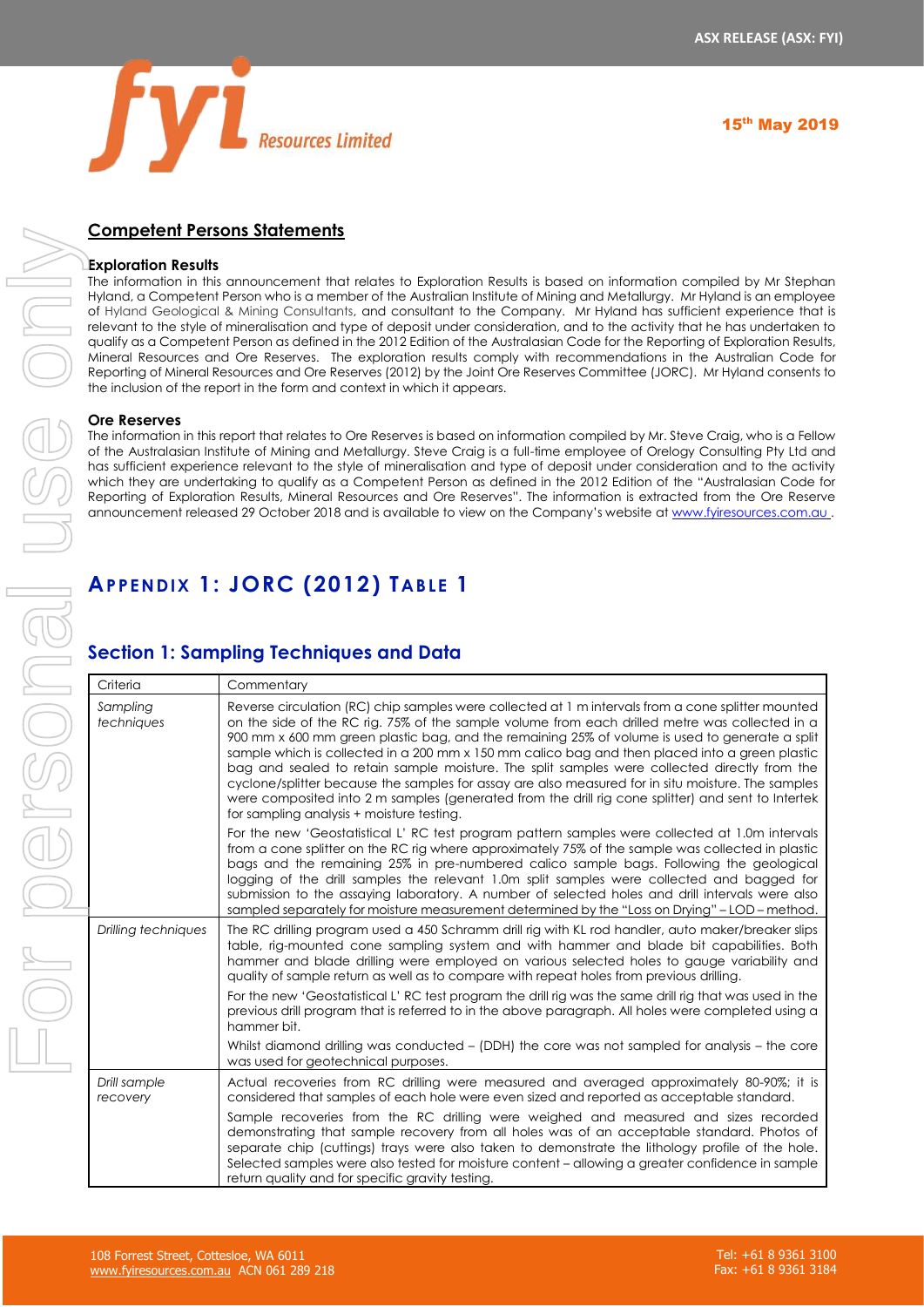

| Criteria                                        | Commentary                                                                                                                                                                                                                                                                                                                                                                                                                                                                                                                                                                                                                                                                                                                                                                                                                        |  |  |  |  |  |  |
|-------------------------------------------------|-----------------------------------------------------------------------------------------------------------------------------------------------------------------------------------------------------------------------------------------------------------------------------------------------------------------------------------------------------------------------------------------------------------------------------------------------------------------------------------------------------------------------------------------------------------------------------------------------------------------------------------------------------------------------------------------------------------------------------------------------------------------------------------------------------------------------------------|--|--|--|--|--|--|
|                                                 | For the new 'Geostatistical L' RC test program sample recoveries were assessed and logged for<br>each 1.0m interval. Excepting for the surface 0-2m interval all drilling achieved sample recoveries<br>>90% and were of a size and quantity that are of an acceptable standard.                                                                                                                                                                                                                                                                                                                                                                                                                                                                                                                                                  |  |  |  |  |  |  |
| Logging                                         | RC: Chip tray samples were taken along with normal logging procedures and protocols. Two sets<br>of logging and sample correlation was conducted on site during the drilling and sampling program.<br>The chip tray samples were non-sieved and dry and photographed on a whole hole basis. All holes<br>were field logged by 1 m intervals by a qualified geologist for a variety of geological qualities,<br>characteristics and definition.                                                                                                                                                                                                                                                                                                                                                                                    |  |  |  |  |  |  |
|                                                 | For the new 'Geostatistical L' RC test program sample logging was undertaken at 1.0m intervals<br>with non-sieved chip samples collected from each metre. Chip samples were logged by a qualified<br>geologist and photographed.                                                                                                                                                                                                                                                                                                                                                                                                                                                                                                                                                                                                  |  |  |  |  |  |  |
| Subsampling<br>techniques and                   | All sampling procedures for the RC and DDH drilling has been reviewed by a qualified geologists<br>and is considered to be of a high standard.                                                                                                                                                                                                                                                                                                                                                                                                                                                                                                                                                                                                                                                                                    |  |  |  |  |  |  |
| sample<br>preparation                           | RC drilling procedure was 1 m samples split using a rig mounted cone splitter and collected in<br>marked plastic bags. 1-2 kg was collected in small green plastic bags and 4-6 kg was collected in<br>large green plastic bags. All samples were dry. 1-2 kg samples were brought back to Perth and<br>sorted into composites. Composite samples were made up from the mineralized kaolin intercepted<br>material. The composites were made using a spear making sure equal amounts were collected<br>from each metre, thus giving a homogeneous of each metre amount in the composites.                                                                                                                                                                                                                                         |  |  |  |  |  |  |
|                                                 | Samples were submitted to Intertek laboratories in Perth (using ICP analysis methods), Western<br>Australia. Also using a spear technique, bulk samples were taken of the Kaolin material intercepted<br>and samples were sent to the Bureau Veritas Australia Laboratories for x-ray fluorescence (XRF)<br>analysis on a range of elements and kaolin parameters. The quality assurance and quality control<br>(QAQC) information of the laboratory was used to determine the QAQC of the samples because<br>commercial standards for kaolin are not readily available.                                                                                                                                                                                                                                                          |  |  |  |  |  |  |
|                                                 | All sampling procedures for the RC drilling have been reviewed by a qualified geologist and is<br>considered to be of a high standard. The RC drilling sampling procedure was 1 m samples split using<br>a rig mounted cone splitter and collected in marked plastic bags. A 2 m composite sample was<br>generated from 1-2 kg collected in small calico bags which were then placed in small green plastic<br>bags. These were marked with corresponding sample numbers. At regular and ad-hoc intervals,<br>repeat samples were taken and noted as well as interspersed standard samples of quartz (blank)<br>and kaolin (standard) were also included at a 1:9 interval as sample checks for QAQC. All samples<br>were sent to Perth to Intertek for laboratory sampling interspersed with the RC drilling program<br>samples. |  |  |  |  |  |  |
|                                                 | Larger (5-10 kg) samples were collected in large green plastic bags on a 1 m sample basis and sent<br>to Independent Metallurgical Operations (IMO) for further metallurgical testwork purposes. All<br>samples were dry.                                                                                                                                                                                                                                                                                                                                                                                                                                                                                                                                                                                                         |  |  |  |  |  |  |
|                                                 | Total sample returns were measured by weighing and estimating return volume percentages. All<br>samples were "dry" other than the occasional sample that may have been affected by water<br>introduced by the driller to remove pipe blockages.                                                                                                                                                                                                                                                                                                                                                                                                                                                                                                                                                                                   |  |  |  |  |  |  |
|                                                 | The 2 m composite samples were generated from the rig mounted cone splitter ensuring equal<br>amounts were collected from each metre, thus giving a homogeneous volume for each metre in<br>the composites. Samples were submitted to Intertek laboratories in Perth, Western Australia for XRF<br>analysis methods on a range of elements and kaolin parameters as well as testing for in-situ moisture.                                                                                                                                                                                                                                                                                                                                                                                                                         |  |  |  |  |  |  |
|                                                 | For the new 'Geostatistical L' RC test program samples were processes and assayed using Intertek<br>Genalysis laboratory in Perth. The analytical technique used for all elements was XRF.                                                                                                                                                                                                                                                                                                                                                                                                                                                                                                                                                                                                                                        |  |  |  |  |  |  |
| Quality of<br>analytical data<br>and laboratory | RC: Analysis for sizing, SiO <sub>2</sub> , Al <sub>2</sub> O <sub>3</sub> , Fe <sub>2</sub> O <sub>3</sub> , TiO <sub>2</sub> , CaO, MgO, K <sub>2</sub> O, Na <sub>2</sub> O, P <sub>2</sub> O <sub>5</sub> , Mn <sub>3</sub> O <sub>4</sub> , V <sub>2</sub> O <sub>5</sub> , Cr <sub>2</sub> O <sub>3</sub> , BaO,<br>$ZrO2$ , $ZnO$ , SrO and LOI, was completed using XRF. Majority of duplicates are within tolerance of the<br>original assay and without bias.                                                                                                                                                                                                                                                                                                                                                           |  |  |  |  |  |  |
| tests                                           | RC: Analysis for sizing, SiO <sub>2</sub> , Al <sub>2</sub> O <sub>3</sub> , Fe <sub>2</sub> O <sub>3</sub> , TiO <sub>2</sub> , CaO, MgO, K <sub>2</sub> O, Na <sub>2</sub> O, P <sub>2</sub> O <sub>5</sub> , Mn <sub>3</sub> O <sub>4</sub> , Cr <sub>2</sub> O <sub>3</sub> and LOI,<br>was completed using XRF methods in a globally recognized analysis laboratory. All the inserted<br>repeat samples, duplicates, blanks and standards are within tolerance of the original assay and<br>without significant bias.                                                                                                                                                                                                                                                                                                        |  |  |  |  |  |  |
|                                                 | Selected RC samples were also tested for moisture (LOD) by Intertek Laboratories.                                                                                                                                                                                                                                                                                                                                                                                                                                                                                                                                                                                                                                                                                                                                                 |  |  |  |  |  |  |
|                                                 | The internal standard, blank and duplicate results are within acceptable limits and indicate that the<br>field and laboratory sample preparation was under control.                                                                                                                                                                                                                                                                                                                                                                                                                                                                                                                                                                                                                                                               |  |  |  |  |  |  |
|                                                 | Both ALS and Intertek employ their own internal blank and standard testing regimes for additional<br>QA/QC.                                                                                                                                                                                                                                                                                                                                                                                                                                                                                                                                                                                                                                                                                                                       |  |  |  |  |  |  |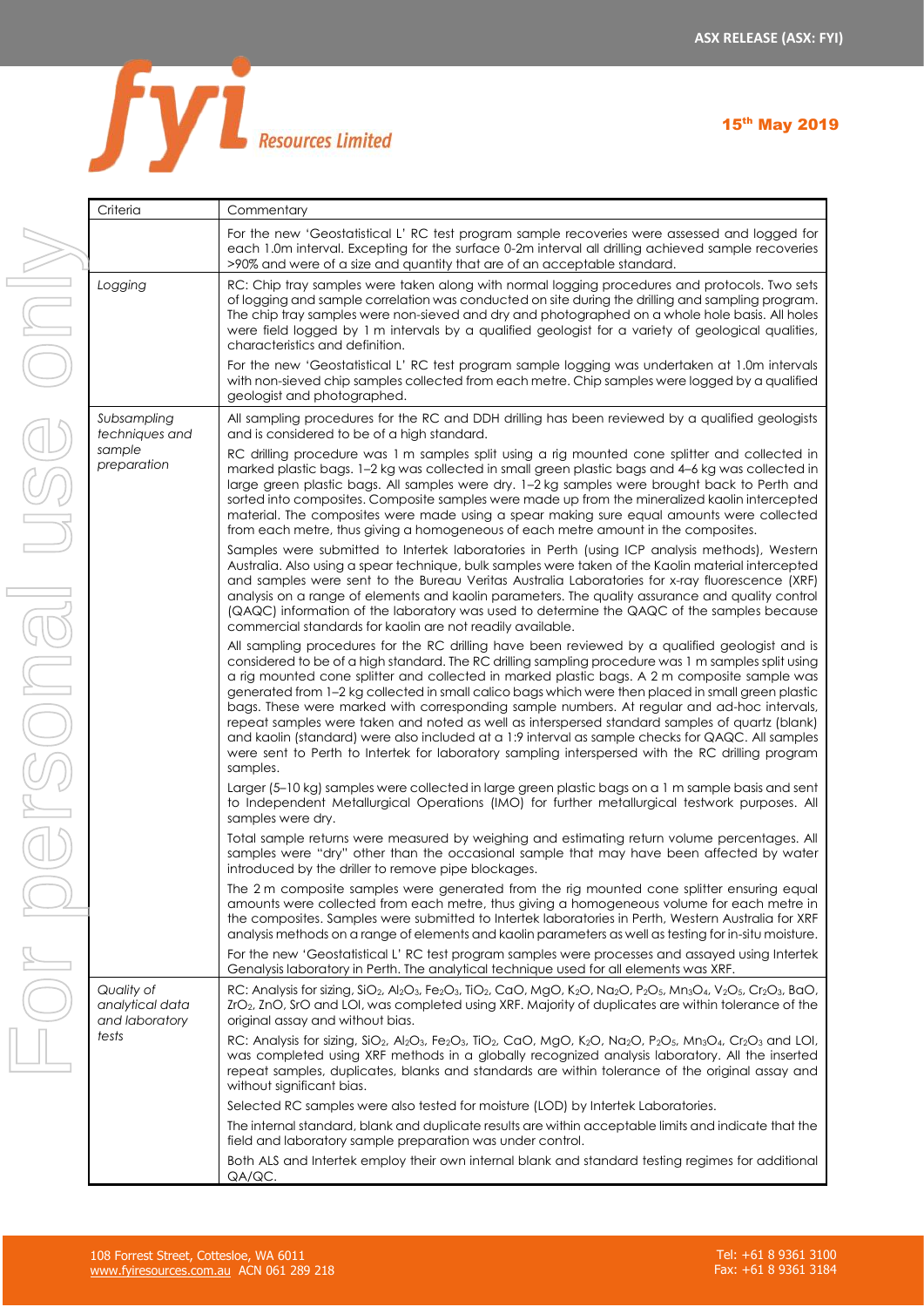

| Criteria                              |  |
|---------------------------------------|--|
| Verification of                       |  |
| sampling and<br>analyses              |  |
|                                       |  |
|                                       |  |
|                                       |  |
|                                       |  |
|                                       |  |
|                                       |  |
|                                       |  |
|                                       |  |
|                                       |  |
| Location of data<br>points            |  |
|                                       |  |
|                                       |  |
| Data spacing and                      |  |
| distribution                          |  |
|                                       |  |
|                                       |  |
|                                       |  |
| Orientation of<br>data in relation to |  |
| geological<br>structure               |  |
|                                       |  |
| Sample security                       |  |
|                                       |  |
| Audits or reviews                     |  |
|                                       |  |
|                                       |  |
| Section 2: Repo                       |  |
| Criteria                              |  |
| Mineral tenement and                  |  |
|                                       |  |

| Criteria                                    | Commentary                                                                                                                                                                                                                                                                                                                                                                                                                                                                                    |  |  |  |  |  |  |  |
|---------------------------------------------|-----------------------------------------------------------------------------------------------------------------------------------------------------------------------------------------------------------------------------------------------------------------------------------------------------------------------------------------------------------------------------------------------------------------------------------------------------------------------------------------------|--|--|--|--|--|--|--|
| Verification of<br>sampling and<br>analyses | RC: Geological personnel supervised the sampling, and infill drill holes were completed. Primary<br>data are captured on paper in the field and then re-entered into spreadsheet format by the<br>supervising geologist, to then be loaded into the company's database.                                                                                                                                                                                                                       |  |  |  |  |  |  |  |
|                                             | No adjustments are made to any assay data.                                                                                                                                                                                                                                                                                                                                                                                                                                                    |  |  |  |  |  |  |  |
|                                             | The RC drilling program also included verification drilling and sampling of the previous AC drilling<br>program that was completed in May 2017. The verification included six repeat RC holes against the<br>previous AC holes. Analysis of the chemical analysis results indicated that there was minimal bias<br>between the two drilling types and mean grades are very similar indicating that the previous AC<br>drilling could reasonably be used in a Mineral Resource estimate (MRE). |  |  |  |  |  |  |  |
|                                             | Sample information is recorded at the time of sampling on field logging sheets using standard<br>logging codes and then re-entered into spreadsheet format for loading to the company's<br>database.                                                                                                                                                                                                                                                                                          |  |  |  |  |  |  |  |
|                                             | The March/April 2019 RC and DDH drilling was also used to confirm and support the drilling of results<br>of the previous AC and RC campaigns - with the results being regarded as very consistent.                                                                                                                                                                                                                                                                                            |  |  |  |  |  |  |  |
|                                             | The new 'Geostatistical L' RC test program was centered on previous RC drill hole CXRC045. The<br>test program was designed to test close range mineralization variability immediately north of and<br>also immediately east of this hole. The N-S drill-line part of the program assisted with the verification<br>of nearby holes CXR057 and CXR065 drilled previously.                                                                                                                     |  |  |  |  |  |  |  |
| Location of data<br>points                  | All drill holes (RC and DDH) have been accurately surveyed by a licensed contract surveyor (±10 cm<br>accuracy). The collar locations were also checked by the site geologist using a Garmin GPS at site.<br>All holes are drilled up to a maximum of 36 m and were followed up with downhole surveying by<br>Surtech Geophysical Services.                                                                                                                                                   |  |  |  |  |  |  |  |
|                                             | For the new 'Geostatistical L' RC test program drill-hole collars were surveyed by a Licensed Mine<br>surveyor using a differential GPS system with an accuracy of approximately 10cm.                                                                                                                                                                                                                                                                                                        |  |  |  |  |  |  |  |
| Data spacing and<br>distribution            | The March/April 2019 RC drilling totaled 22 holes and was completed on a 5m linear spacing in a<br>specially selected area of the designated first phase of mining (first 3 years) - thus providing close<br>spaced definition of the orebody.                                                                                                                                                                                                                                                |  |  |  |  |  |  |  |
|                                             | The Diamond Drill Hole (DDH) portion of this program included 4 PQ triple tube holes angled at -70<br>degrees with various azimuths. This drilling was used to support the previous drilling campaigns and<br>to provide core for both geotechnical and metallurgical characterization studies.                                                                                                                                                                                               |  |  |  |  |  |  |  |
|                                             | The new 'Geostatistical L' RC test program used sample spacing of 5m along the E-W section and<br>5m extending out to 10m and 15m along the N-S section line.                                                                                                                                                                                                                                                                                                                                 |  |  |  |  |  |  |  |
| Orientation of<br>data in relation to       | All RC drill holes were vertical given the horizontal nature of deposit. The risk of sample bias is<br>considered to be low.                                                                                                                                                                                                                                                                                                                                                                  |  |  |  |  |  |  |  |
| geological                                  | The DDH holes were drilled at -70 degrees at various azimuths                                                                                                                                                                                                                                                                                                                                                                                                                                 |  |  |  |  |  |  |  |
| structure                                   | For the new 'Geostatistical L' RC test program drill-hole orientation were also vertical, optimally<br>oriented to intersect the horizontal nature of mineralization profile.                                                                                                                                                                                                                                                                                                                 |  |  |  |  |  |  |  |
| Sample security                             | All samples were under supervision from the rig to the laboratory. All residual sample material is<br>stored securely in sealed bags.                                                                                                                                                                                                                                                                                                                                                         |  |  |  |  |  |  |  |
|                                             | For the new 'Geostatistical L'RC test program samples were secured in polypropylene bags, cable<br>tied and transported to the Perth laboratory by a local freight company.                                                                                                                                                                                                                                                                                                                   |  |  |  |  |  |  |  |
| Audits or reviews                           | Representatives of the Competent Person (CP) from HGMC and Orelogy were responsible for the<br>execution of the RC and DDH drilling programs. The CP's representative examined the<br>mineralisation occurrence and were responsible for logging of the RC drilling intervals. The<br>geological data is deemed fit for use in the MRE. Orelogy and HGMC has respectively reviewed the<br>data internally.                                                                                    |  |  |  |  |  |  |  |

# **Section 2: Reporting of Exploration Results**

| Criteria                                   | Commentary                                                                                                                                                                                                                                                                                                                                                                         |
|--------------------------------------------|------------------------------------------------------------------------------------------------------------------------------------------------------------------------------------------------------------------------------------------------------------------------------------------------------------------------------------------------------------------------------------|
| Mineral tenement and<br>land tenure status | The granted exploration licence 70/4673 in Western Australia, covering an area of 59 km <sup>2</sup> .                                                                                                                                                                                                                                                                             |
| Exploration done by<br>other parties       | White Gold Kaolin (WGK) carried out all the previous prospecting and drilling work that is on the<br>tenement EL 70/4673. The AC drilling comprises of 47 drill holes for 824 m. The exploration work<br>was carried out from 2011 to 2014.                                                                                                                                        |
| Geology                                    | The project area is underlain by weathered granitoid Archaean rock of the Yilgarn Granites is<br>the likely parent material for the kaolin. Here, deep weathering of the feldspathic and<br>ferromagnesian minerals within the metamorphosed granitic has resulted in the formation of<br>kaolinite. There is no outcrop but recognizable granitoid fragmental rocks are sometimes |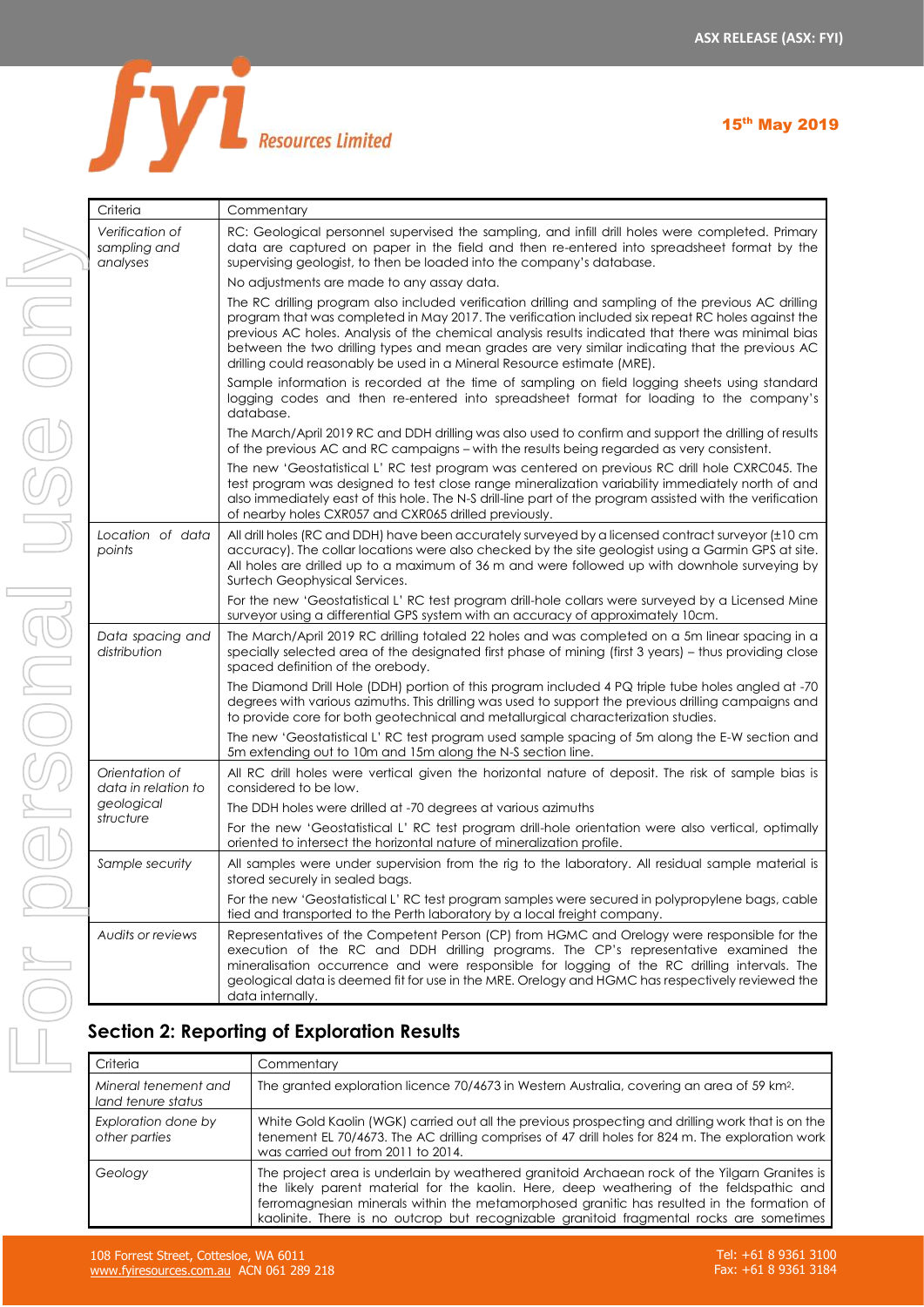

| Criteria                                                               | Commentary                                                                                                                                                                                                                                                                                                                                                                                                                                                                                                                                                                                                                                                                                                                                                                                                                                                                                     |
|------------------------------------------------------------------------|------------------------------------------------------------------------------------------------------------------------------------------------------------------------------------------------------------------------------------------------------------------------------------------------------------------------------------------------------------------------------------------------------------------------------------------------------------------------------------------------------------------------------------------------------------------------------------------------------------------------------------------------------------------------------------------------------------------------------------------------------------------------------------------------------------------------------------------------------------------------------------------------|
|                                                                        | present just below surface. The crust of the overburden comprises gravel and sands over reddish<br>to off-white clay. White kaolin underlies the overburden followed by weathered, partial oxidised<br>and then fresh granitoids at depth.                                                                                                                                                                                                                                                                                                                                                                                                                                                                                                                                                                                                                                                     |
|                                                                        | The recent drilling at the property has revealed a weathering profile which is very common in<br>Western Australia with the granitoid rocks, deeply weathered forming a leached, kaolinized<br>zone under a lateritic crust. Analysis at the Laboratory shows particle size distributions are typical<br>of "primary style" kaolins produced from weathered granites. The crust of overburden comprises<br>gravel and sands over reddish to off-white clay to an average depth of 5 m. White kaolin then<br>averages approximately 16 m before orange to yellow sandy and mottled clays are intersected<br>which are followed by recognisable rounded granitoid material. The thickness of the kaolin<br>profile varies from less than 1 m to a maximum of 22 m. Fresh granitoids are found at depths of<br>between 10 m and 30 m. All kaolin resources are within 4 m to 11 m of the surface. |
| Drill hole information                                                 | 22 Reverse Circulation drill holes were drilled on an approximate 5m x 5m "L" pattern at -90 dip<br>and 0 degrees azimuth. The Deepest hole was approximately 32m deep with the average being<br>approximately 28.5m deep. Sample and drill hole coordinates are provided in the appendix<br>attached to this announcement                                                                                                                                                                                                                                                                                                                                                                                                                                                                                                                                                                     |
| Data aggregation<br>methods                                            | Cadoux's geological model required a minimum thickness intercept of 2m of kaolinite with the<br>requirement of having to be visually bright white to be included in the estimate. Samples within<br>the wireframe were composited to 2m intervals based on visually contiguous down-hole<br>intervals. The sample intervals were selected by the site project Geologist. No high-grade cuts<br>were applied. Industry standard for Kaolinite cutoffs are a maximum value of 0.7% Fe2O3, 0.5%<br>TiO2 and 2% K2O. Assay results from drilling were all lower than the cutoff values.                                                                                                                                                                                                                                                                                                            |
| Relationship between<br>mineralisation widths<br>and intercept lengths | All RC drill holes are vertical (-90). The orientation of the drilling is approximately perpendicular<br>to the strike and dip of the mineralisation.                                                                                                                                                                                                                                                                                                                                                                                                                                                                                                                                                                                                                                                                                                                                          |
|                                                                        | The DDH were not reported for analysis - but were drilled at varying azimuths and dips - selected<br>for geotechnical purposes                                                                                                                                                                                                                                                                                                                                                                                                                                                                                                                                                                                                                                                                                                                                                                 |
| Diagrams                                                               | Refer to the diagrams included in the text.                                                                                                                                                                                                                                                                                                                                                                                                                                                                                                                                                                                                                                                                                                                                                                                                                                                    |
| <b>Balanced reporting</b>                                              | The reporting is considered to be balanced                                                                                                                                                                                                                                                                                                                                                                                                                                                                                                                                                                                                                                                                                                                                                                                                                                                     |
| Other substantive<br>exploration data                                  | Nothing material to report.                                                                                                                                                                                                                                                                                                                                                                                                                                                                                                                                                                                                                                                                                                                                                                                                                                                                    |
| Further work                                                           | Metallurgical testwork is continuing to optimize the HPA refining processes.                                                                                                                                                                                                                                                                                                                                                                                                                                                                                                                                                                                                                                                                                                                                                                                                                   |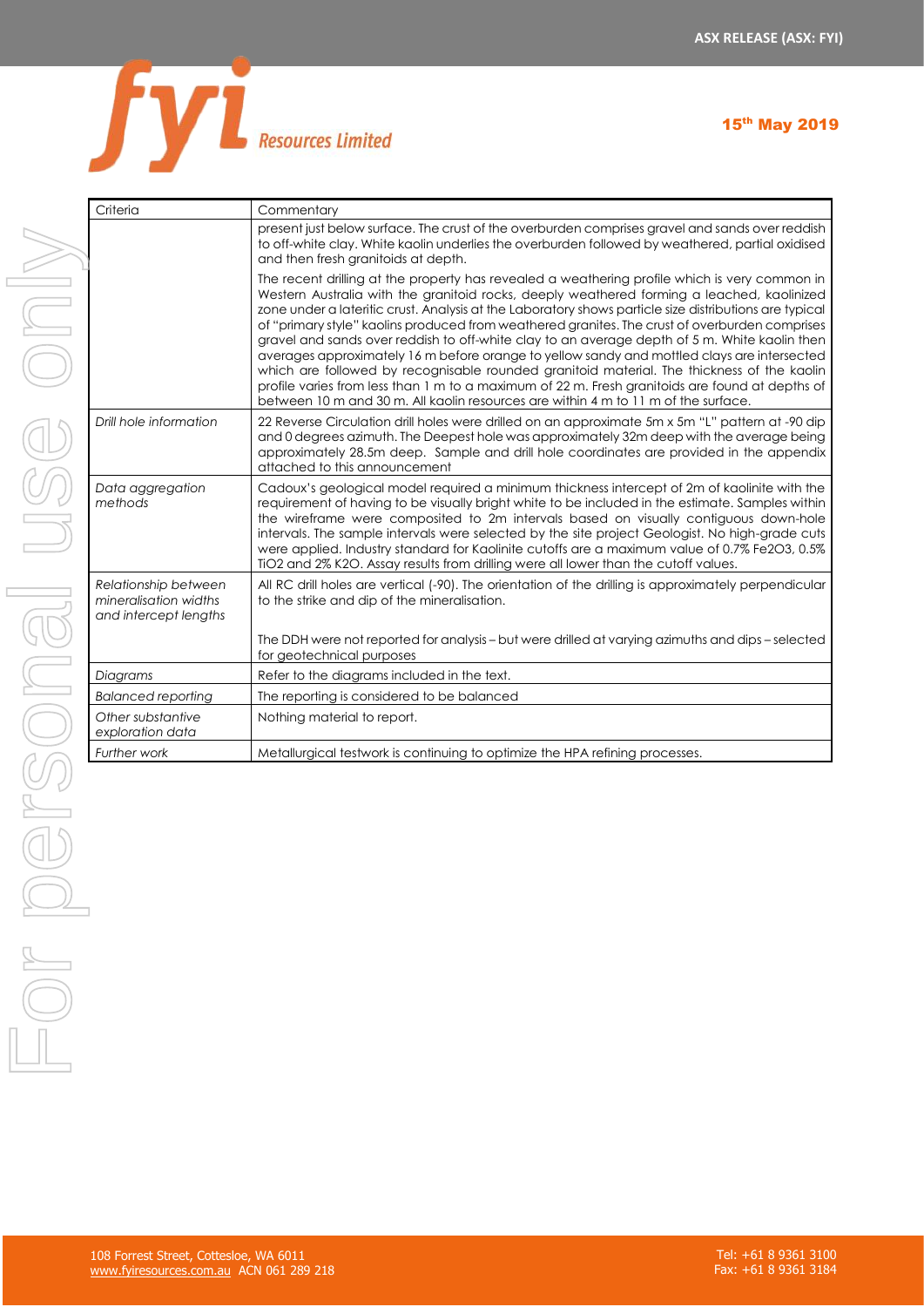

# **Sample results from Intertek laboratories for the Cadoux drilling program March/April 2019. (Reported cut-off grade >18% Al2O3)**

|                |                                 |                |                | Al <sub>2</sub> O <sub>3</sub><br>$\%$ | Fe <sub>2</sub> O <sub>3</sub><br>% | $K_2O$<br>$\%$ | LOI<br>% | Na <sub>2</sub> O<br>% | P <sub>2</sub> O <sub>5</sub><br>% | SO <sub>3</sub><br>% | SiO <sub>2</sub><br>% | TiO <sub>2</sub><br>% |
|----------------|---------------------------------|----------------|----------------|----------------------------------------|-------------------------------------|----------------|----------|------------------------|------------------------------------|----------------------|-----------------------|-----------------------|
| Hole_ID        | <b>SAMPLE</b><br><b>NUMBERS</b> | From<br>(m)    | To<br>(m)      |                                        |                                     |                |          |                        |                                    |                      |                       |                       |
| <b>GLRC001</b> | 519002 EST                      |                | 6606200 NTH    |                                        |                                     |                |          |                        |                                    |                      |                       |                       |
| <b>GLRC001</b> | <b>CXRC30006</b>                | 6              | $\overline{7}$ | 33.2                                   | 0.7                                 | 0.0            | 12.1     | 0.1                    | 0.0                                | 0.0                  | 52.8                  | 0.9                   |
| <b>GLRC001</b> | <b>CXRC30007</b>                | $\overline{7}$ | 8              | 29.7                                   | 0.8                                 | 0.0            | 10.7     | 0.1                    | 0.0                                | 0.0                  | 58.0                  | 1.1                   |
| <b>GLRC001</b> | <b>CXRC30008</b>                | 8              | 9              | 26.7                                   | 0.7                                 | 0.0            | 9.5      | 0.1                    | 0.0                                | 0.0                  | 62.2                  | 1.2                   |
| <b>GLRC001</b> | <b>CXRC30009</b>                | 9              | 10             | 27.5                                   | 0.8                                 | 0.1            | 9.8      | 0.1                    | 0.0                                | 0.0                  | 60.5                  | 1.0                   |
| <b>GLRC001</b> | <b>CXRC30010</b>                | 10             | 11             | 30.0                                   | 0.6                                 | 0.1            | 8.8      | 0.1                    | 0.0                                | 0.0                  | 59.6                  | 1.1                   |
| <b>GLRC001</b> | <b>CXRC30012</b>                | 11             | 12             | 31.4                                   | 0.6                                 | 0.2            | 11.4     | 0.1                    | 0.1                                | 0.0                  | 54.8                  | 0.8                   |
| <b>GLRC001</b> | CXRC30013                       | 12             | 13             | 25.2                                   | 1.0                                 | 0.1            | 9.2      | 0.1                    | 0.0                                | 0.0                  | 63.9                  | 0.7                   |
| <b>GLRC001</b> | <b>CXRC30014</b>                | 13             | 14             | 26.6                                   | 0.6                                 | 0.1            | 9.6      | 0.2                    | 0.0                                | 0.0                  | 62.2                  | 0.6                   |
| <b>GLRC001</b> | CXRC30015                       | 14             | 15             | 25.0                                   | 1.3                                 | 0.1            | 8.9      | 0.2                    | 0.0                                | 0.0                  | 64.1                  | 0.7                   |
| <b>GLRC001</b> | <b>CXRC30017</b>                | 15             | 16             | 27.0                                   | 1.1                                 | 0.1            | 9.7      | 0.2                    | 0.1                                | 0.0                  | 61.3                  | 0.7                   |
| <b>GLRC001</b> | <b>CXRC30018</b>                | 16             | 17             | 25.7                                   | 0.7                                 | 0.1            | 9.3      | 0.1                    | 0.1                                | 0.0                  | 63.1                  | 0.7                   |
| <b>GLRC001</b> | CXRC30019                       | 17             | 18             | 23.4                                   | 1.0                                 | 0.5            | 8.3      | 0.2                    | 0.1                                | 0.0                  | 65.5                  | 0.8                   |
| <b>GLRC001</b> | <b>CXRC30020</b>                | 18             | 19             | 23.4                                   | 0.7                                 | 1.5            | 8.1      | 0.2                    | 0.1                                | 0.0                  | 65.4                  | 0.8                   |
| <b>GLRC001</b> | <b>CXRC30022</b>                | 19             | 20             | 21.6                                   | 0.7                                 | 2.9            | 6.7      | 0.2                    | 0.1                                | 0.0                  | 67.2                  | 0.7                   |
| <b>GLRC001</b> | <b>CXRC30023</b>                | 20             | 21             | 20.7                                   | 1.0                                 | 3.4            | 6.2      | 0.3                    | 0.2                                | 0.0                  | 66.9                  | 0.8                   |
| <b>EOH 22m</b> |                                 |                |                |                                        |                                     |                |          |                        |                                    |                      |                       |                       |
| <b>GLRC002</b> | 519012 EST                      |                | 6606200 NTH    |                                        |                                     |                |          |                        |                                    |                      |                       |                       |
| GLRC002        | <b>CXRC30032</b>                | 6              | $\overline{7}$ | 30.4                                   | 1.0                                 | 0.0            | 11.2     | 0.1                    | 0.0                                | 0.0                  | 56.6                  | 0.7                   |
| GLRC002        | <b>CXRC30033</b>                | $\overline{7}$ | 8              | 26.8                                   | 1.3                                 | 0.0            | 9.5      | 0.1                    | 0.0                                | 0.0                  | 61.7                  | 0.7                   |
| GLRC002        | <b>CXRC30034</b>                | 8              | 9              | 26.4                                   | 0.8                                 | 0.1            | 9.5      | 0.1                    | 0.0                                | 0.0                  | 62.5                  | 0.7                   |
| GLRC002        | <b>CXRC30035</b>                | 9              | 10             | 25.4                                   | 1.1                                 | 0.1            | 9.0      | 0.1                    | 0.0                                | 0.0                  | 63.5                  | 0.7                   |
| GLRC002        | <b>CXRC30037</b>                | 10             | 11             | 23.8                                   | 1.1                                 | 0.4            | 8.3      | 0.1                    | 0.0                                | 0.0                  | 65.9                  | 0.5                   |
| GLRC002        | <b>CXRC30038</b>                | 11             | 12             | 26.1                                   | 0.7                                 | 0.2            | 9.3      | 0.1                    | 0.1                                | 0.0                  | 62.1                  | 1.3                   |
| GLRC002        | <b>CXRC30039</b>                | 12             | 13             | 27.1                                   | 0.8                                 | 0.1            | 9.7      | 0.1                    | 0.1                                | 0.0                  | 60.4                  | 1.3                   |
| GLRC002        | <b>CXRC30040</b>                | 13             | 14             | 29.7                                   | 0.8                                 | 0.1            | 11.4     | 0.1                    | 0.1                                | 0.0                  | 55.9                  | 1.5                   |
| GLRC002        | CXRC30041                       | 14             | 15             | 19.5                                   | 1.4                                 | 0.2            | 7.5      | 0.1                    | 0.1                                | 0.0                  | 69.4                  | 1.6                   |
| GLRC002        | <b>CXRC30042</b>                | 15             | 16             | 23.8                                   | 1.0                                 | 0.2            | 8.8      | 0.1                    | 0.0                                | 0.0                  | 65.5                  | 0.8                   |
| GLRC002        | <b>CXRC30043</b>                | 16             | 17             | 21.3                                   | 0.6                                 | 0.2            | 8.0      | 0.1                    | 0.0                                | 0.0                  | 69.1                  | 0.5                   |
| GLRC002        | <b>CXRC30044</b>                | 17             | 18             | 22.8                                   | 0.9                                 | 0.6            | 8.2      | 0.1                    | 0.1                                | 0.0                  | 66.8                  | 0.5                   |
| GLRC002        | <b>CXRC30045</b>                | 18             | 19             | 21.9                                   | 0.8                                 | 2.1            | 7.5      | 0.1                    | 0.1                                | 0.0                  | 66.8                  | 0.4                   |
| GLRC002        | <b>CXRC30046</b>                | 19             | 20             | 18.0                                   | 0.9                                 | 4.4            | 5.0      | 0.2                    | 0.1                                | 0.0                  | 70.4                  | 0.4                   |
| <b>EOH 21m</b> |                                 |                |                |                                        |                                     |                |          |                        |                                    |                      |                       |                       |
| <b>GLRC003</b> | 519017 EST                      |                | 6606200 NTH    |                                        |                                     |                |          |                        |                                    |                      |                       |                       |
| GLRC003        | <b>CXRC30056</b>                | 6              | $\overline{7}$ | 28.7                                   | 0.9                                 | 0.0            | 10.5     | 0.1                    | 0.0                                | 0.0                  | 58.7                  | 1.0                   |
| GLRC003        | <b>CXRC30057</b>                | $7^{\circ}$    | 8              | 21.2                                   | 1.0                                 | 0.1            | 7.4      | 0.1                    | 0.0                                | 0.0                  | 69.3                  | 0.6                   |
| GLRC003        | <b>CXRC30058</b>                | 8              | 9              | 19.5                                   | 0.8                                 | 0.3            | 6.7      | 0.1                    | 0.0                                | 0.0                  | 72.3                  | 0.2                   |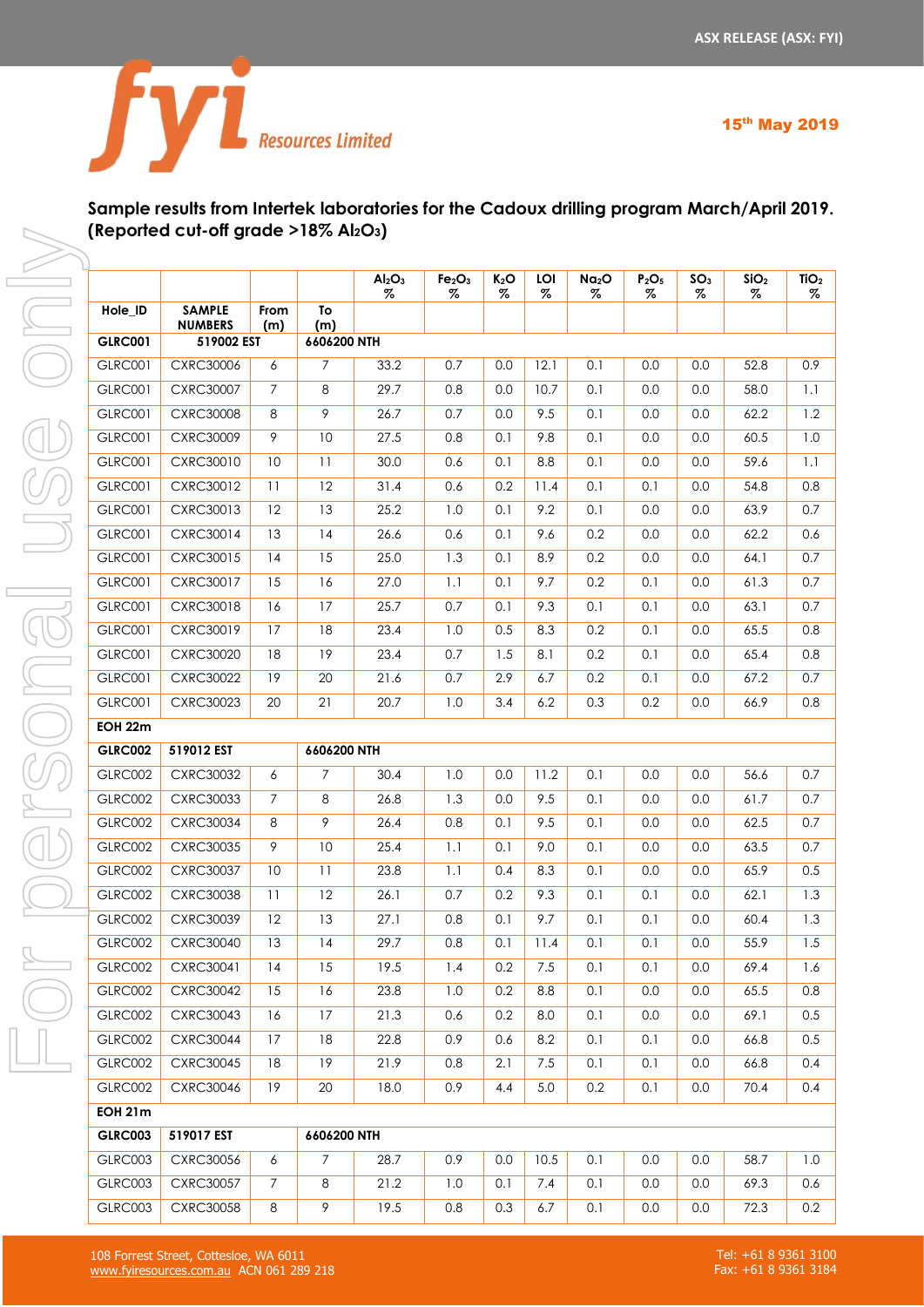|  | <b>Resources Limited</b> |
|--|--------------------------|

|  |  | n<br>- |
|--|--|--------|
|--|--|--------|

| GLRC003        | <b>CXRC30059</b> | 9  | 10   |
|----------------|------------------|----|------|
| GLRC003        | CXRC30061        | 10 | 11   |
| GLRC003        | <b>CXRC30062</b> | 11 | 12   |
| GLRC003        | <b>CXRC30064</b> | 12 | 13   |
| GLRC003        | <b>CXRC30065</b> | 13 | 14   |
| GLRC003        | <b>CXRC30066</b> | 14 | 15   |
| GLRC003        | <b>CXRC30067</b> | 15 | 16   |
| GLRC003        | CXRC30068        | 16 | 17   |
| GLRC003        | <b>CXRC30069</b> | 17 | 18   |
| GLRC003        | <b>CXRC30070</b> | 18 | 19   |
| <b>EOH 21m</b> |                  |    |      |
| <b>GLRC004</b> | 519017 EST       |    | 6606 |
| GLRC004        | <b>CXRC30082</b> | 7  | 8    |
| GLRC004        | <b>CXRC30083</b> | 8  | 9    |
| GLRC004        | <b>CXRC30084</b> | 9  | 10   |
| GLRC004        | <b>CXRC30085</b> | 10 | 11   |
| GLRC004        | <b>CXRC30088</b> | 11 | 12   |
| GLRC004        | <b>CXRC30087</b> | 12 | 13   |
| GLRC004        | <b>CXRC30089</b> | 13 | 14   |
| GLRC004        | <b>CXRC30090</b> | 14 | 15   |
| GLRC004        | CXRC30091        | 15 | 16   |
| GLRC004        | <b>CXRC30093</b> | 16 | 17   |
| GLRC004        | <b>CXRC30094</b> | 17 | 18   |
| GLRC004        | <b>CXRC30095</b> | 18 | 19   |
| GLRC004        | <b>CXRC30096</b> | 20 | 21   |
| GLRC004        | <b>CXRC30097</b> | 21 | 22   |
| <b>EOH 22m</b> |                  |    |      |
| <b>GLRC005</b> | 519027 EST       |    |      |
| GLRC005        | <b>CXRC30106</b> | 6  | 7    |
| <b>GLRC005</b> | CXRC30107        | 7  | 8    |
| <b>GLRC005</b> | CXRC30108        | 8  | 9    |
| GLRC005        | <b>CXRC30109</b> | 9  | 10   |
| GLRC005        | CXRC30111        | 10 | 11   |
| GLRC005        | CXRC30112        | 11 | 12   |
| GLRC005        | CXRC30113        | 12 | 13   |
| GLRC005        | CXRC30114        | 13 | 14   |
| <b>GLRC005</b> | CXRC30115        | 4  | 15   |

| GLRC003        | <b>CXRC30059</b> | 9              | 10             | 20.4        | 1.7 | 0.3 | 6.8     | 0.1 | 0.0 | 0.0 | 70.2 | 0.3     |
|----------------|------------------|----------------|----------------|-------------|-----|-----|---------|-----|-----|-----|------|---------|
| GLRC003        | CXRC30061        | 10             | 11             | 32.9        | 0.5 | 0.1 | 11.8    | 0.2 | 0.1 | 0.0 | 52.8 | 1.5     |
| GLRC003        | <b>CXRC30062</b> | 11             | 12             | 24.0        | 0.7 | 0.2 | 8.3     | 0.1 | 0.1 | 0.0 | 66.0 | 0.3     |
| GLRC003        | <b>CXRC30064</b> | 12             | 13             | 22.6        | 0.8 | 0.1 | 8.3     | 0.1 | 0.1 | 0.0 | 67.4 | 0.3     |
| GLRC003        | <b>CXRC30065</b> | 13             | 4              | 27.7        | 0.6 | 0.2 | 9.9     | 0.1 | 0.1 | 0.0 | 60.7 | 0.4     |
| GLRC003        | CXRC30066        | 14             | 15             | 30.4        | 0.5 | 0.2 | 11.1    | 0.2 | 0.1 | 0.0 | 56.7 | 0.7     |
| GLRC003        | <b>CXRC30067</b> | 15             | 16             | 34.7        | 0.3 | 0.1 | 12.8    | 0.2 | 0.2 | 0.0 | 48.9 | 2.0     |
| GLRC003        | <b>CXRC30068</b> | 16             | 17             | 30.4        | 0.7 | 0.2 | 11.0    | 0.1 | 0.2 | 0.0 | 55.3 | 1.5     |
| GLRC003        | <b>CXRC30069</b> | 17             | 18             | 26.3        | 0.8 | 0.8 | 9.3     | 0.1 | 0.2 | 0.0 | 60.6 | 1.2     |
| GLRC003        | <b>CXRC30070</b> | 18             | 19             | 28.4        | 0.5 | 1.3 | 10.0    | 0.2 | 0.3 | 0.0 | 57.2 | 1.4     |
| <b>EOH 21m</b> |                  |                |                |             |     |     |         |     |     |     |      |         |
| <b>GLRC004</b> | 519017 EST       |                | 6606200 NTH    |             |     |     |         |     |     |     |      |         |
| GLRC004        | <b>CXRC30082</b> | $\overline{7}$ | 8              | 22.7        | 1.1 | 0.0 | 8.4     | 0.1 | 0.0 | 0.0 | 65.2 | 2.1     |
| GLRC004        | CXRC30083        | 8              | 9              | 30.7        | 0.9 | 0.0 | 11.2    | 0.2 | 0.0 | 0.0 | 55.7 | 1.0     |
| GLRC004        | <b>CXRC30084</b> | 9              | $10$           | 31.0        | 0.8 | 0.1 | 11.2    | 0.1 | 0.0 | 0.0 | 55.3 | 1.2     |
| GLRC004        | <b>CXRC30085</b> | 10             | 11             | 27.3        | 1.0 | 0.1 | 9.8     | 0.1 | 0.0 | 0.0 | 60.6 | $1.1\,$ |
| GLRC004        | <b>CXRC30088</b> | 11             | 12             | 25.2        | 0.7 | 0.2 | 9.0     | 0.1 | 0.0 | 0.0 | 64.0 | 0.4     |
| GLRC004        | <b>CXRC30087</b> | 12             | 13             | 24.7        | 1.0 | 0.2 | 8.7     | 0.2 | 0.0 | 0.0 | 63.8 | 1.1     |
| GLRC004        | <b>CXRC30089</b> | 13             | 4              | 24.6        | 0.7 | 0.2 | 9.2     | 0.1 | 0.1 | 0.0 | 64.2 | 0.9     |
| GLRC004        | <b>CXRC30090</b> | 14             | 15             | 23.8        | 0.7 | 0.2 | 8.5     | 0.1 | 0.1 | 0.0 | 65.5 | 0.7     |
| GLRC004        | CXRC30091        | 15             | 16             | 25.4        | 0.6 | 0.2 | 9.2     | 0.1 | 0.1 | 0.0 | 62.9 | 0.9     |
| GLRC004        | CXRC30093        | 16             | 17             | 25.1        | 0.6 | 0.4 | 9.1     | 0.1 | 0.1 | 0.0 | 63.0 | 1.2     |
| GLRC004        | <b>CXRC30094</b> | 17             | 18             | 21.6        | 0.8 | 0.8 | 7.5     | 0.1 | 0.1 | 0.0 | 68.8 | 0.6     |
| GLRC004        | <b>CXRC30095</b> | 18             | 19             | 23.3        | 0.6 | 1.7 | 7.9     | 0.1 | 0.1 | 0.0 | 65.6 | 0.5     |
| GLRC004        | CXRC30096        | $20\,$         | 21             | 22.7        | 0.9 | 2.1 | 7.6     | 0.1 | 0.1 | 0.0 | 65.6 | 0.4     |
| GLRC004        | <b>CXRC30097</b> | 21             | 22             | 23.2        | 0.7 | 2.9 | $7.5\,$ | 0.2 | 0.2 | 0.0 | 64.1 | 0.6     |
| EOH 22m        |                  |                |                |             |     |     |         |     |     |     |      |         |
| <b>GLRC005</b> | 519027 EST       |                |                | 6606201 NTH |     |     |         |     |     |     |      |         |
| GLRC005        | CXRC30106        | 6              | $\overline{7}$ | 29.1        | 1.4 | 0.0 | 10.8    | 0.1 | 0.0 | 0.0 | 58.0 | 0.9     |
| GLRC005        | CXRC30107        | 7              | 8              | 28.0        | 1.5 | 0.1 | 10.2    | 0.2 | 0.0 | 0.0 | 59.6 | 0.6     |
| GLRC005        | CXRC30108        | 8              | 9              | 24.4        | 0.8 | 0.1 | 9.0     | 0.1 | 0.0 | 0.0 | 65.3 | 0.3     |
| <b>GLRC005</b> | CXRC30109        | 9              | 10             | 29.8        | 0.7 | 0.4 | 10.9    | 0.2 | 0.0 | 0.0 | 57.6 | 0.6     |
| GLRC005        | CXRC30111        | 10             | 11             | 29.4        | 1.0 | 0.2 | 10.6    | 0.2 | 0.0 | 0.0 | 57.8 | 0.8     |
| GLRC005        | <b>CXRC30112</b> | 11             | 12             | 27.4        | 1.0 | 0.1 | 9.9     | 0.2 | 0.0 | 0.0 | 60.6 | 0.4     |
| <b>GLRC005</b> | <b>CXRC30113</b> | 12             | 13             | 20.0        | 0.7 | 0.2 | 7.4     | 0.1 | 0.0 | 0.0 | 70.7 | 0.3     |
| <b>GLRC005</b> | CXRC30114        | 13             | 14             | 25.3        | 0.9 | 0.2 | 9.0     | 0.1 | 0.1 | 0.0 | 63.9 | 0.5     |
| GLRC005        | <b>CXRC30115</b> | 14             | 15             | 27.5        | 1.1 | 0.3 | 9.8     | 0.1 | 0.1 | 0.0 | 59.4 | 1.2     |
| <b>GLRC005</b> | CXRC30117        | 15             | 16             | 20.9        | 0.9 | 0.7 | 7.3     | 0.1 | 0.1 | 0.0 | 69.4 | 0.4     |
| GLRC005        | CXRC30118        | 16             | 17             | 22.4        | 0.8 | 1.1 | 7.6     | 0.1 | 0.1 | 0.0 | 67.6 | 0.5     |
| GLRC005        | CXRC30119        | 17             | 18             | 19.9        | 0.6 | 2.8 | 6.1     | 0.1 | 0.1 | 0.0 | 70.0 | 0.4     |
| GLRC005        | CXRC30120        | 18             | 19             | 20.8        | 0.8 | 2.7 | 6.4     | 0.2 | 0.1 | 0.0 | 68.0 | 0.5     |
| GLRC005        | CXRC30121        | 20             | 21             | 19.0        | 0.7 | 4.3 | 5.4     | 0.2 | 0.1 | 0.0 | 69.1 | 0.5     |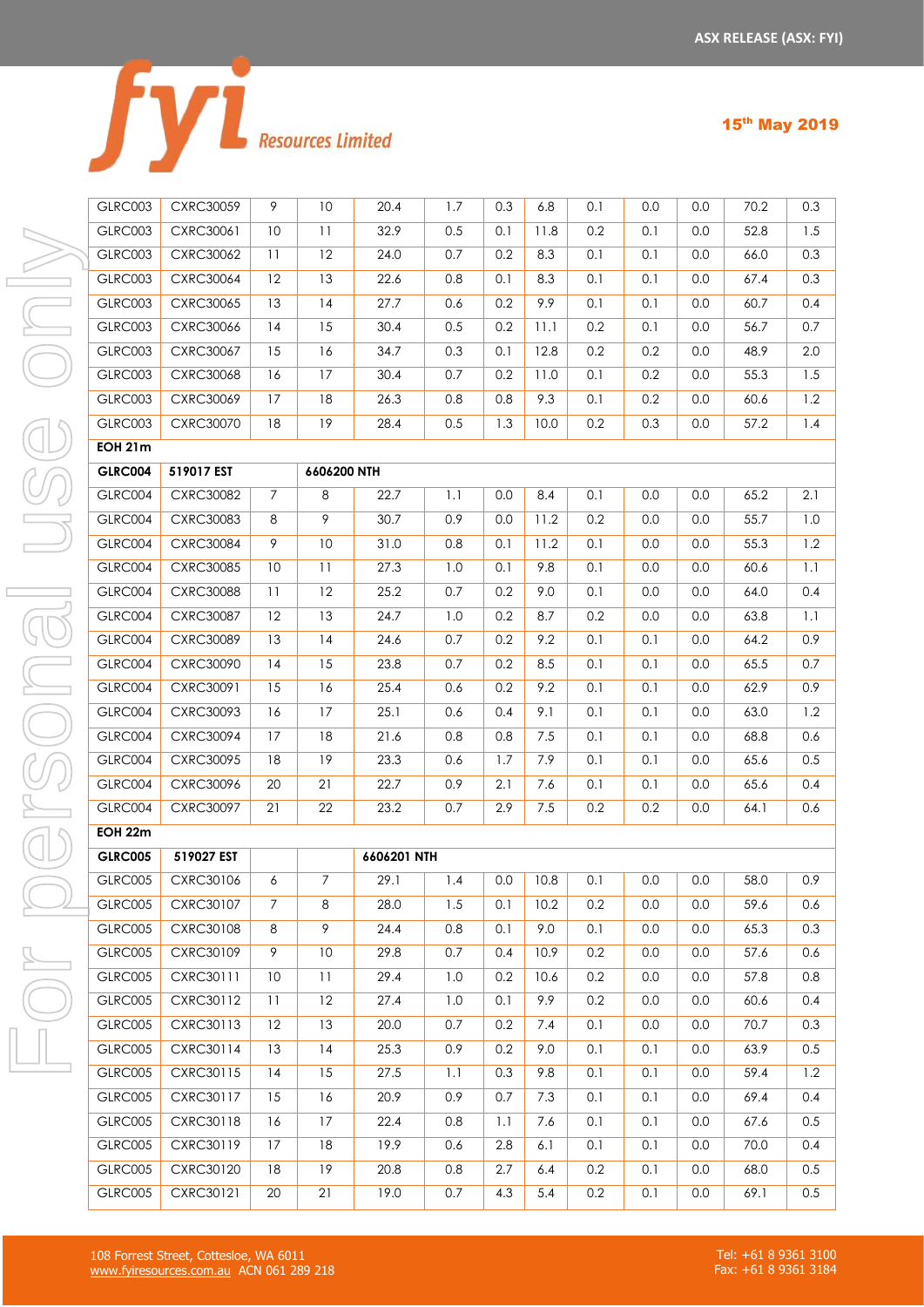

#### **EOH 28m**

| <b>GLRC006</b> | 519033 EST |                | 6606201 NTH     |      |     |     |                  |     |         |         |      |         |
|----------------|------------|----------------|-----------------|------|-----|-----|------------------|-----|---------|---------|------|---------|
| <b>GLRC006</b> | CXRC30129  | 5              | 6               | 21.6 | 0.9 | 0.0 | 8.1              | 0.1 | 0.0     | 0.0     | 67.9 | 1.1     |
| <b>GLRC006</b> | CXRC30130  | 6              | $\overline{7}$  | 28.1 | 1.3 | 0.0 | 10.1             | 0.2 | 0.0     | 0.0     | 59.5 | 0.7     |
| GLRC006        | CXRC30132  | $\overline{7}$ | $\,8\,$         | 27.1 | 1.3 | 0.1 | 9.7              | 0.2 | 0.0     | 0.0     | 61.3 | 0.6     |
| <b>GLRC006</b> | CXRC30133  | 8              | $\overline{9}$  | 29.8 | 0.5 | 0.1 | 10.7             | 0.1 | 0.0     | 0.0     | 58.3 | 0.4     |
| GLRC006        | CXRC30134  | 9              | 10              | 25.9 | 0.6 | 0.1 | 9.2              | 0.1 | 0.0     | 0.0     | 63.7 | 0.5     |
| <b>GLRC006</b> | CXRC30135  | 10             | $\overline{11}$ | 28.0 | 0.5 | 0.1 | 10.3             | 0.2 | 0.0     | 0.0     | 59.9 | 0.8     |
| <b>GLRC006</b> | CXRC30137  | 11             | 12              | 24.2 | 1.0 | 0.1 | 8.6              | 0.2 | 0.0     | 0.0     | 65.3 | 0.5     |
| <b>GLRC006</b> | CXRC30138  | 12             | 13              | 26.7 | 0.9 | 0.1 | 9.5              | 0.1 | 0.0     | 0.0     | 62.2 | 0.4     |
| <b>GLRC006</b> | CXRC30139  | 13             | 14              | 25.2 | 0.8 | 0.1 | 9.1              | 0.1 | 0.1     | 0.0     | 64.3 | 0.5     |
| GLRC006        | CXRC30140  | 14             | 15              | 21.9 | 0.9 | 0.3 | 7.7              | 0.1 | 0.1     | 0.0     | 68.3 | 0.5     |
| <b>GLRC006</b> | CXRC30141  | 15             | 16              | 21.9 | 1.2 | 0.8 | 7.4              | 0.1 | 0.1     | 0.0     | 68.1 | 0.4     |
| <b>GLRC006</b> | CXRC30142  | 16             | 17              | 20.6 | 0.9 | 1.3 | 6.8              | 0.1 | 0.1     | 0.0     | 69.7 | 0.5     |
| <b>GLRC006</b> | CXRC30143  | 17             | 18              | 17.7 | 1.4 | 1.7 | 5.6              | 0.1 | 0.0     | 0.0     | 73.3 | 0.4     |
| <b>GLRC006</b> | CXRC30144  | 18             | 19              | 20.0 | 1.3 | 2.8 | 5.9              | 0.2 | 0.1     | 0.0     | 68.9 | 0.5     |
| GLRC006        | CXRC30145  | 20             | 21              | 18.8 | 0.7 | 4.9 | 4.9              | 0.2 | 0.1     | 0.0     | 69.8 | 0.3     |
| <b>EOH 21m</b> |            |                |                 |      |     |     |                  |     |         |         |      |         |
| <b>GLRC007</b> | 519038 EST |                | 6606201 NTH     |      |     |     |                  |     |         |         |      |         |
| GLRC007        | CXRC30154  | 5              | 6               | 25.8 | 1.0 | 0.1 | 9.6              | 0.2 | 0.0     | 0.0     | 62.6 | 0.8     |
| GLRC007        | CXRC30155  | 6              | $\overline{7}$  | 30.1 | 1.0 | 0.1 | 10.8             | 0.2 | 0.0     | 0.0     | 57.1 | 0.8     |
| GLRC007        | CXRC30156  | $\overline{7}$ | $\,8\,$         | 29.0 | 0.9 | 0.1 | 10.4             | 0.2 | 0.0     | 0.0     | 59.2 | 0.5     |
| GLRC007        | CXRC30157  | 8              | 9               | 26.9 | 0.7 | 0.1 | 9.6              | 0.1 | 0.0     | 0.0     | 61.8 | 0.4     |
| GLRC007        | CXRC30158  | 9              | 10              | 25.9 | 0.4 | 0.1 | 9.3              | 0.1 | 0.0     | 0.0     | 63.4 | 0.6     |
| GLRC007        | CXRC30160  | 10             | 11              | 27.3 | 0.6 | 0.2 | 10.0             | 0.2 | 0.0     | 0.0     | 60.7 | 1.0     |
| GLRC007        | CXRC30162  | 11             | 12              | 28.0 | 0.9 | 0.1 | 10.0             | 0.2 | 0.0     | 0.0     | 60.4 | 0.3     |
| GLRC007        | CXRC30163  | 12             | 13              | 27.5 | 1.1 | 0.3 | 9.9              | 0.2 | 0.0     | 0.0     | 60.2 | 0.4     |
| GLRC007        | CXRC30164  | 13             | 4               | 27.5 | 0.9 | 0.1 | 9.8              | 0.1 | 0.0     | 0.0     | 61.5 | 0.5     |
| GLRC007        | CXRC30165  | 14             | 15              | 23.9 | 1.0 | 0.6 | 8.4              | 0.1 | 0.1     | 0.0     | 65.2 | 0.7     |
| GLRC007        | CXRC30166  | 15             | 16              | 22.5 | 0.9 | 0.5 | 7.9              | 0.1 | 0.1     | 0.0     | 67.3 | 0.6     |
| GLRC007        | CXRC30167  | 16             | 17              | 21.6 | 0.9 | 1.1 | 7.3              | 0.1 | 0.1     | 0.0     | 68.1 | 0.5     |
| GLRC007        | CXRC30168  | 17             | 18              | 20.9 | 1.0 | 1.9 | 6.7              | 0.1 | 0.1     | 0.0     | 68.7 | 0.6     |
| GLRC007        | CXRC30169  | 18             | 19              | 20.6 | 1.2 | 2.6 | 6.3              | 0.2 | 0.1     | 0.0     | 68.4 | 0.6     |
| GLRC007        | CXRC30170  | 20             | 21              | 18.8 | 0.6 | 4.4 | 5.1              | 0.2 | 0.0     | 0.0     | 69.7 | 0.4     |
| <b>EOH 22m</b> |            |                |                 |      |     |     |                  |     |         |         |      |         |
| <b>GLRC008</b> | 519043 EST |                | 6606202 NTH     |      |     |     |                  |     |         |         |      |         |
| GLRC008        | CXRC30181  | 6              | $\overline{7}$  | 26.2 | 0.6 | 0.1 | 9.7              | 0.1 | 0.0     | 0.0     | 62.3 | 0.8     |
| GLRC008        | CXRC30182  | $\overline{7}$ | 8               | 23.9 | 1.4 | 0.1 | 8.4              | 0.1 | 0.0     | 0.0     | 65.2 | 0.5     |
| GLRC008        | CXRC30183  | 8              | $\overline{9}$  | 19.5 | 0.6 | 0.1 | $\overline{7.1}$ | 0.1 | 0.0     | 0.0     | 71.5 | 0.5     |
| GLRC008        | CXRC30184  | 9              | $10\,$          | 28.3 | 1.0 | 0.1 | 10.1             | 0.2 | 0.0     | 0.0     | 60.0 | 0.5     |
| GLRC008        | CXRC30186  | 10             | 11              | 29.4 | 0.6 | 0.1 | 10.6             | 0.2 | 0.0     | 0.0     | 58.4 | 0.4     |
| GLRC008        | CXRC30187  | $11\,$         | $\overline{12}$ | 23.3 | 0.6 | 0.1 | $8.5\,$          | 0.2 | $0.0\,$ | $0.0\,$ | 66.4 | $0.5\,$ |

For personal use onlySe only r personal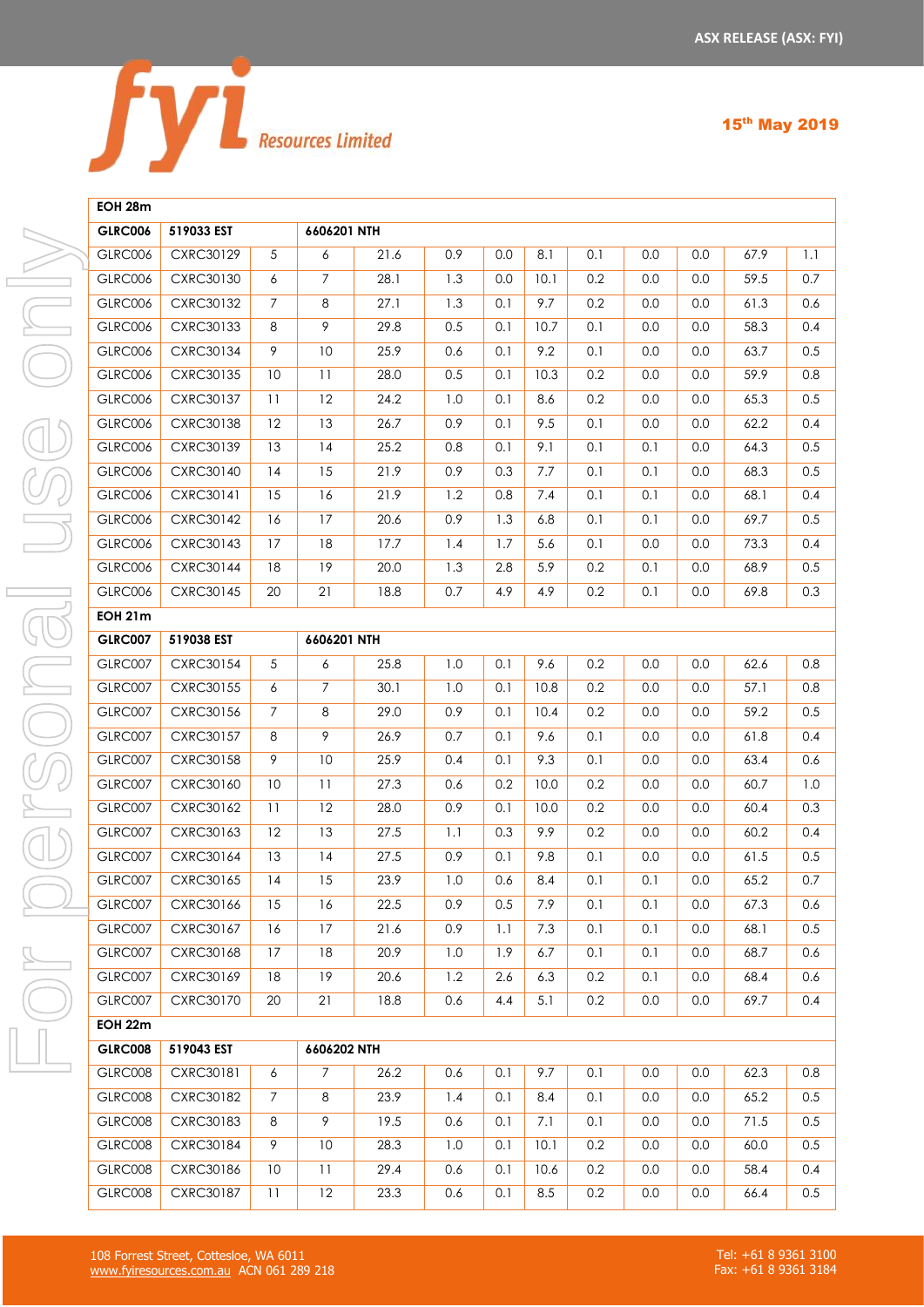|  | <b>Resources Limited</b> |  |
|--|--------------------------|--|

|  |  | æ. |
|--|--|----|
|--|--|----|

| GLRC008        | <b>CXRC30188</b> | 12 | 13          |  |
|----------------|------------------|----|-------------|--|
| GLRC008        | CXRC30189        | 13 | 14          |  |
| GLRC008        | CXRC30190        | 14 | 15          |  |
| GLRC008        | <b>CXRC30193</b> | 15 | 16          |  |
| GLRC008        | <b>CXRC30194</b> | 16 | 17          |  |
| GLRC008        | CXRC30195        | 17 | 18          |  |
| GLRC008        | CXRC30196        | 18 | 19          |  |
| <b>EOH 22m</b> |                  |    |             |  |
| <b>GLRC009</b> | 519048 EST       |    | 6606207 NTH |  |
| GLRC009        | <b>CXRC30205</b> | 5  | 6           |  |
| GLRC009        | <b>CXRC30206</b> | 6  | 7           |  |
| GLRC009        | <b>CXRC30207</b> | 7  | 8           |  |
| GLRC009        | <b>CXRC30208</b> | 8  | 9           |  |
| GLRC009        | <b>CXRC30209</b> | 9  | 10          |  |
| GLRC009        | CXRC30210        | 10 | 11          |  |
| GLRC009        | <b>CXRC30212</b> | 11 | 12          |  |
| GLRC009        | CXRC30213        | 12 | 13          |  |
| GLRC009        | CXRC30214        | 13 | 14          |  |
| GLRC009        | CXRC30215        | 14 | 15          |  |
| GLRC009        | CXRC30217        | 15 | 16          |  |
| GLRC009        | <b>CXRC30218</b> | 16 | 17          |  |
| GLRC009        | <b>CXRC30219</b> | 17 | 18          |  |
| GLRC009        | <b>CXRC30220</b> | 18 | 19          |  |
| GLRC009        | CXRC30221        | 20 | 21          |  |
| GLRC009        | CXRC30223        | 21 | 22          |  |
| GLRC009        | <b>CXRC30224</b> | 22 | 23          |  |
| EOH 23m        |                  |    |             |  |
| <b>GLRC010</b> | 519048 EST       |    | 6606212 NTH |  |
| <b>GLRC010</b> | CXRC30233        | 6  | 7           |  |
| <b>GLRC010</b> | CXRC30234        | 7  | 8           |  |
| GLRC010        | <b>CXRC30235</b> | 8  | 9           |  |
| <b>GLRC010</b> | <b>CXRC30236</b> | 9  | 10          |  |
| GLRC010        | <b>CXRC30238</b> | 10 | 11          |  |
| GLRC010        | <b>CXRC30239</b> | 11 | 12          |  |
| GLRC010        | <b>CXRC30240</b> | 12 | 13          |  |
| GLRC010        | CXRC30241        | 13 | 14          |  |
| GLRC010        | <b>CXRC30242</b> | 14 | 15          |  |
| GLRC010        | <b>CXRC30243</b> | 15 | 16          |  |

| GLRC008        | <b>CXRC30188</b> | 12             | 13             | 21.7 | 0.7 | 0.1 | 8.0     | 0.1 | 0.0     | 0.0 | 68.8 | 0.3 |
|----------------|------------------|----------------|----------------|------|-----|-----|---------|-----|---------|-----|------|-----|
| GLRC008        | <b>CXRC30189</b> | 13             | 14             | 25.0 | 1.2 | 0.1 | 8.9     | 0.1 | 0.0     | 0.0 | 64.2 | 0.3 |
| GLRC008        | CXRC30190        | 14             | 15             | 23.0 | 0.8 | 0.1 | 8.3     | 0.1 | 0.0     | 0.0 | 67.0 | 0.5 |
| GLRC008        | CXRC30193        | 15             | 16             | 23.8 | 1.3 | 0.9 | 8.0     | 0.1 | 0.1     | 0.0 | 64.7 | 0.8 |
| GLRC008        | CXRC30194        | 16             | 17             | 20.5 | 0.7 | 1.8 | 6.6     | 0.1 | 0.1     | 0.0 | 69.7 | 0.4 |
| GLRC008        | CXRC30195        | 17             | 18             | 19.5 | 1.3 | 2.4 | 5.9     | 0.1 | 0.1     | 0.0 | 69.8 | 0.5 |
| GLRC008        | CXRC30196        | 18             | 19             | 18.6 | 0.9 | 4.1 | 5.0     | 0.2 | 0.1     | 0.0 | 70.8 | 0.5 |
| EOH 22m        |                  |                |                |      |     |     |         |     |         |     |      |     |
| <b>GLRC009</b> | 519048 EST       |                | 6606207 NTH    |      |     |     |         |     |         |     |      |     |
| <b>GLRC009</b> | <b>CXRC30205</b> | $\sqrt{5}$     | 6              | 20.0 | 0.7 | 0.0 | 7.3     | 0.1 | 0.0     | 0.0 | 70.5 | 1.0 |
| <b>GLRC009</b> | CXRC30206        | 6              | $\overline{7}$ | 25.3 | 1.0 | 0.1 | 9.1     | 0.1 | 0.0     | 0.0 | 63.4 | 0.9 |
| <b>GLRC009</b> | <b>CXRC30207</b> | $\overline{7}$ | 8              | 31.7 | 0.8 | 0.0 | 11.4    | 0.2 | 0.0     | 0.0 | 54.9 | 0.9 |
| GLRC009        | <b>CXRC30208</b> | 8              | 9              | 27.1 | 0.8 | 0.1 | 9.8     | 0.2 | 0.0     | 0.0 | 61.5 | 0.7 |
| GLRC009        | <b>CXRC30209</b> | 9              | 10             | 29.9 | 0.6 | 0.1 | 10.7    | 0.2 | 0.0     | 0.0 | 58.0 | 0.4 |
| <b>GLRC009</b> | CXRC30210        | 10             | 11             | 28.8 | 0.8 | 0.1 | 10.3    | 0.2 | 0.0     | 0.0 | 59.5 | 0.4 |
| <b>GLRC009</b> | CXRC30212        | 11             | 12             | 28.4 | 0.9 | 0.1 | 10.1    | 0.2 | 0.0     | 0.0 | 60.1 | 0.4 |
| <b>GLRC009</b> | CXRC30213        | 12             | 13             | 32.4 | 0.8 | 0.1 | 11.7    | 0.2 | 0.0     | 0.0 | 54.4 | 0.3 |
| <b>GLRC009</b> | CXRC30214        | 13             | 14             | 26.8 | 0.7 | 0.1 | 9.6     | 0.1 | 0.0     | 0.0 | 62.8 | 0.2 |
| GLRC009        | CXRC30215        | 14             | 15             | 21.7 | 1.0 | 0.1 | 7.7     | 0.1 | 0.0     | 0.0 | 69.4 | 0.4 |
| <b>GLRC009</b> | CXRC30217        | 15             | 16             | 23.4 | 0.7 | 0.2 | 8.3     | 0.1 | 0.1     | 0.0 | 66.7 | 0.5 |
| <b>GLRC009</b> | <b>CXRC30218</b> | 16             | 17             | 21.1 | 0.6 | 1.4 | 7.1     | 0.1 | 0.1     | 0.0 | 69.1 | 0.5 |
| <b>GLRC009</b> | CXRC30219        | 17             | $18\,$         | 19.7 | 0.6 | 2.3 | 6.2     | 0.2 | 0.0     | 0.0 | 70.0 | 0.5 |
| <b>GLRC009</b> | <b>CXRC30220</b> | 18             | 19             | 19.6 | 0.7 | 3.1 | 5.7     | 0.2 | 0.1     | 0.0 | 70.1 | 0.4 |
| <b>GLRC009</b> | CXRC30221        | 20             | 21             | 19.8 | 0.8 | 3.1 | 5.8     | 0.2 | 0.1     | 0.0 | 69.4 | 0.5 |
| <b>GLRC009</b> | <b>CXRC30223</b> | 21             | 22             | 19.4 | 0.7 | 3.7 | 5.5     | 0.2 | 0.1     | 0.0 | 69.4 | 0.5 |
| <b>GLRC009</b> | <b>CXRC30224</b> | 22             | 23             | 19.2 | 0.7 | 4.6 | 5.1     | 0.2 | 0.1     | 0.0 | 68.8 | 0.4 |
| EOH 23m        |                  |                |                |      |     |     |         |     |         |     |      |     |
| <b>GLRC010</b> | 519048 EST       |                | 6606212 NTH    |      |     |     |         |     |         |     |      |     |
| <b>GLRC010</b> | CXRC30233        | 6              | $\overline{7}$ | 28.8 | 0.7 | 0.1 | 10.4    | 0.1 | 0.0     | 0.0 | 59.1 | 0.7 |
| <b>GLRC010</b> | <b>CXRC30234</b> | 7              | 8              | 23.9 | 0.9 | 0.1 | 8.5     | 0.1 | 0.0     | 0.0 | 65.0 | 0.8 |
| <b>GLRC010</b> | CXRC30235        | 8              | 9              | 22.6 | 0.9 | 0.1 | 7.9     | 0.2 | 0.0     | 0.0 | 67.5 | 0.6 |
| <b>GLRC010</b> | CXRC30236        | 9              | 10             | 27.7 | 0.6 | 0.1 | 9.7     | 0.2 | 0.0     | 0.0 | 61.2 | 0.4 |
| <b>GLRC010</b> | <b>CXRC30238</b> | 10             | 11             | 29.8 | 0.8 | 0.1 | 10.6    | 0.2 | 0.0     | 0.0 | 57.9 | 0.4 |
| <b>GLRC010</b> | <b>CXRC30239</b> | 11             | 12             | 26.4 | 0.8 | 0.1 | 9.4     | 0.1 | 0.0     | 0.0 | 62.6 | 0.4 |
| <b>GLRC010</b> | <b>CXRC30240</b> | 12             | 13             | 23.8 | 1.0 | 0.1 | 8.4     | 0.1 | 0.0     | 0.0 | 65.9 | 0.4 |
| <b>GLRC010</b> | CXRC30241        | 13             | 14             | 24.4 | 1.1 | 0.1 | 8.7     | 0.1 | 0.0     | 0.0 | 65.2 | 0.5 |
| <b>GLRC010</b> | <b>CXRC30242</b> | 14             | 15             | 24.5 | 0.8 | 0.1 | 8.8     | 0.1 | 0.1     | 0.0 | 65.0 | 0.4 |
| <b>GLRC010</b> | <b>CXRC30243</b> | 15             | 16             | 22.5 | 1.1 | 0.1 | 8.1     | 0.1 | 0.1     | 0.0 | 67.5 | 0.5 |
| <b>GLRC010</b> | <b>CXRC30244</b> | 16             | 17             | 19.3 | 0.7 | 0.3 | 7.0     | 0.1 | 0.0     | 0.0 | 71.8 | 0.5 |
| <b>GLRC010</b> | <b>CXRC30245</b> | 17             | 18             | 20.1 | 0.8 | 1.7 | 6.5     | 0.2 | 0.0     | 0.0 | 69.9 | 0.5 |
| <b>GLRC010</b> | <b>CXRC30248</b> | 18             | 19             | 19.3 | 0.8 | 2.6 | 6.0     | 0.2 | 0.1     | 0.0 | 70.2 | 0.5 |
| <b>GLRC010</b> | <b>CXRC30249</b> | 20             | 21             | 19.2 | 1.0 | 3.3 | $5.5\,$ | 0.2 | $0.1\,$ | 0.0 | 70.0 | 0.4 |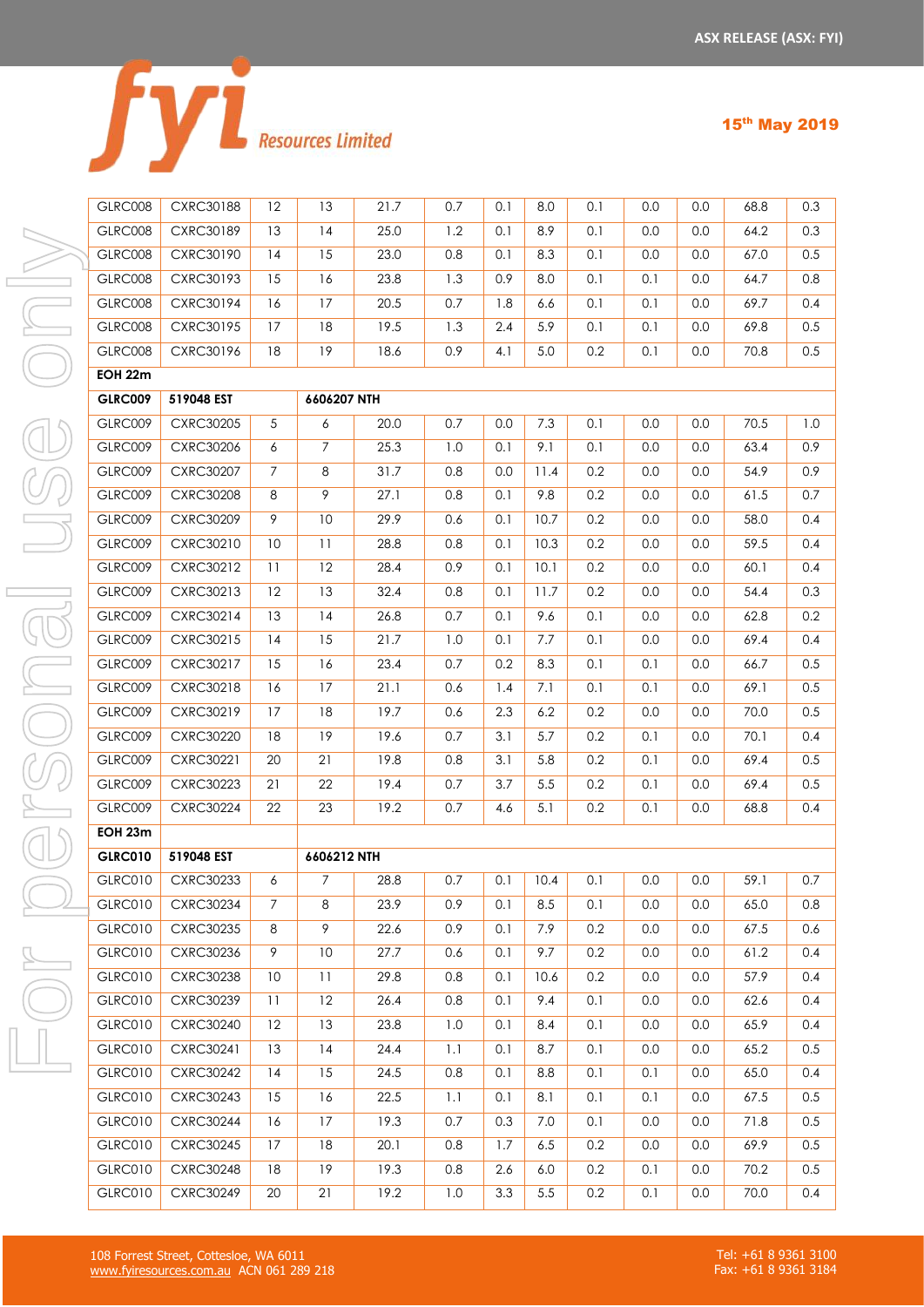

### **EOH 22m**

| <b>GLRC011</b> | 519047 EST       |                | 6606217 NTH    |      |     |     |      |     |         |         |      |     |
|----------------|------------------|----------------|----------------|------|-----|-----|------|-----|---------|---------|------|-----|
| GLRC011        | <b>CXRC30257</b> | 5              | 6              | 22.4 | 0.9 | 0.0 | 8.2  | 0.1 | 0.0     | 0.0     | 67.2 | 1.1 |
| <b>GLRC011</b> | <b>CXRC30258</b> | 6              | $\overline{7}$ | 22.2 | 0.8 | 0.1 | 8.0  | 0.1 | 0.0     | 0.0     | 68.2 | 0.7 |
| <b>GLRC011</b> | <b>CXRC30259</b> | $\overline{7}$ | 8              | 21.2 | 0.8 | 0.1 | 7.7  | 0.1 | 0.0     | 0.0     | 69.1 | 0.6 |
| <b>GLRC011</b> | <b>CXRC30260</b> | 8              | 9              | 25.3 | 0.8 | 0.1 | 9.0  | 0.1 | 0.0     | 0.0     | 64.2 | 0.5 |
| GLRC011        | CXRC30261        | 9              | 10             | 25.5 | 0.7 | 0.1 | 9.1  | 0.2 | 0.0     | 0.0     | 63.9 | 0.5 |
| <b>GLRC011</b> | CXRC30263        | 10             | 11             | 20.0 | 1.0 | 0.2 | 7.0  | 0.1 | 0.0     | 0.0     | 71.5 | 0.4 |
| <b>GLRC011</b> | <b>CXRC30264</b> | 11             | 12             | 24.9 | 0.7 | 0.1 | 9.0  | 0.1 | 0.0     | 0.0     | 64.5 | 0.5 |
| GLRC011        | <b>CXRC30265</b> | 12             | 13             | 22.9 | 0.9 | 0.1 | 8.2  | 0.1 | 0.0     | 0.0     | 67.2 | 0.4 |
| <b>GLRC011</b> | CXRC30266        | 13             | 14             | 22.3 | 0.7 | 0.1 | 8.0  | 0.1 | 0.0     | 0.0     | 68.1 | 0.4 |
| GLRC011        | <b>CXRC30267</b> | 14             | 15             | 23.0 | 0.9 | 0.1 | 8.1  | 0.1 | 0.0     | 0.0     | 67.0 | 0.5 |
| <b>GLRC011</b> | <b>CXRC30268</b> | 15             | 16             | 22.2 | 0.7 | 0.2 | 7.9  | 0.1 | 0.0     | 0.0     | 68.5 | 0.5 |
| <b>GLRC011</b> | <b>CXRC30269</b> | 16             | 17             | 21.5 | 0.6 | 0.2 | 7.8  | 0.1 | 0.1     | 0.0     | 69.0 | 0.5 |
| <b>GLRC011</b> | <b>CXRC30270</b> | 17             | $18\,$         | 21.7 | 0.7 | 0.9 | 7.4  | 0.1 | 0.0     | 0.0     | 68.5 | 0.5 |
| <b>GLRC011</b> | CXRC30271        | 18             | 19             | 21.4 | 0.9 | 1.0 | 7.3  | 0.1 | 0.0     | 0.0     | 68.7 | 0.5 |
| GLRC011        | <b>CXRC30272</b> | 20             | 21             | 20.7 | 1.4 | 1.8 | 6.5  | 0.1 | 0.1     | 0.0     | 69.2 | 0.5 |
| <b>GLRC011</b> | <b>CXRC30274</b> | 21             | 22             | 19.3 | 1.4 | 2.8 | 5.6  | 0.2 | 0.1     | 0.0     | 70.2 | 0.4 |
| <b>EOH 26m</b> |                  |                |                |      |     |     |      |     |         |         |      |     |
| <b>GLRC012</b> | 519047 EST       |                | 6606222 NTH    |      |     |     |      |     |         |         |      |     |
| <b>GLRC012</b> | CXRC30286        | 5              | 6              | 26.5 | 0.8 | 0.0 | 9.7  | 0.1 | 0.0     | 0.0     | 61.8 | 1.2 |
| <b>GLRC012</b> | <b>CXRC30287</b> | 6              | $\overline{7}$ | 22.3 | 1.1 | 0.1 | 8.0  | 0.1 | 0.0     | 0.0     | 67.9 | 0.7 |
| <b>GLRC012</b> | <b>CXRC30288</b> | $\overline{7}$ | 8              | 27.7 | 0.7 | 0.1 | 10.0 | 0.2 | 0.0     | 0.0     | 61.3 | 0.5 |
| GLRC012        | <b>CXRC30289</b> | 8              | 9              | 26.7 | 0.5 | 0.1 | 9.7  | 0.1 | 0.0     | 0.0     | 62.5 | 0.4 |
| <b>GLRC012</b> | <b>CXRC30290</b> | 9              | $10\,$         | 24.2 | 0.8 | 0.1 | 8.8  | 0.1 | 0.0     | 0.0     | 65.7 | 0.6 |
| GLRC012        | CXRC30293        | 10             | 11             | 22.1 | 1.1 | 0.1 | 7.9  | 0.1 | 0.0     | 0.0     | 68.3 | 0.5 |
| <b>GLRC012</b> | <b>CXRC30294</b> | 11             | 12             | 22.7 | 0.7 | 0.2 | 8.2  | 0.1 | 0.0     | 0.0     | 67.8 | 0.5 |
| <b>GLRC012</b> | <b>CXRC30295</b> | 12             | 13             | 24.2 | 1.2 | 0.2 | 8.7  | 0.1 | $0.0\,$ | 0.0     | 65.1 | 0.5 |
| <b>GLRC012</b> | CXRC30296        | 13             | 4              | 22.9 | 0.6 | 0.2 | 8.2  | 0.1 | 0.1     | 0.0     | 67.1 | 0.6 |
| <b>GLRC012</b> | <b>CXRC30297</b> | 14             | 15             | 22.6 | 0.7 | 0.2 | 8.2  | 0.1 | 0.0     | 0.0     | 67.4 | 0.5 |
| <b>GLRC012</b> | <b>CXRC30298</b> | 15             | 16             | 20.8 | 0.9 | 0.2 | 7.4  | 0.1 | 0.1     | $0.0\,$ | 69.7 | 0.5 |
| <b>GLRC012</b> | <b>CXRC30299</b> | 16             | 17             | 22.1 | 0.7 | 0.2 | 7.9  | 0.1 | 0.0     | 0.0     | 68.6 | 0.4 |
| GLRC012        | <b>CXRC30300</b> | 17             | 18             | 22.0 | 0.9 | 0.2 | 8.1  | 0.1 | 0.1     | 0.0     | 67.6 | 0.7 |
| <b>GLRC012</b> | CXRC30301        | 18             | 19             | 24.0 | 0.8 | 0.3 | 8.7  | 0.1 | 0.1     | 0.0     | 64.9 | 0.8 |
| <b>GLRC012</b> | <b>CXRC30302</b> | 20             | 21             | 22.5 | 0.7 | 1.3 | 7.7  | 0.1 | 0.1     | 0.0     | 66.7 | 0.6 |
| <b>GLRC012</b> | <b>CXRC30304</b> | 21             | 22             | 20.0 | 0.7 | 3.2 | 5.9  | 0.2 | 0.1     | 0.0     | 68.9 | 0.6 |
| <b>GLRC012</b> | <b>CXRC30305</b> | 22             | 23             | 18.5 | 0.9 | 3.4 | 5.4  | 0.2 | 0.1     | 0.0     | 70.0 | 0.6 |
| EOH 28m        |                  |                |                |      |     |     |      |     |         |         |      |     |
| <b>GLRC013</b> | 519047 EST       |                | 6606227 NTH    |      |     |     |      |     |         |         |      |     |
| GLRC013        | CXRC30312        | 5              | 6              | 19.3 | 0.8 | 0.0 | 7.1  | 0.1 | $0.0\,$ | $0.0\,$ | 70.4 | 1.8 |
| GLRC013        | CXRC30313        | 6              | $\overline{7}$ | 26.9 | 0.7 | 0.1 | 9.8  | 0.1 | 0.0     | 0.0     | 61.2 | 1.1 |
| GLRC013        | CXRC30314        | $\overline{7}$ | 8              | 25.1 | 0.7 | 0.1 | 9.0  | 0.2 | 0.0     | 0.0     | 64.8 | 0.5 |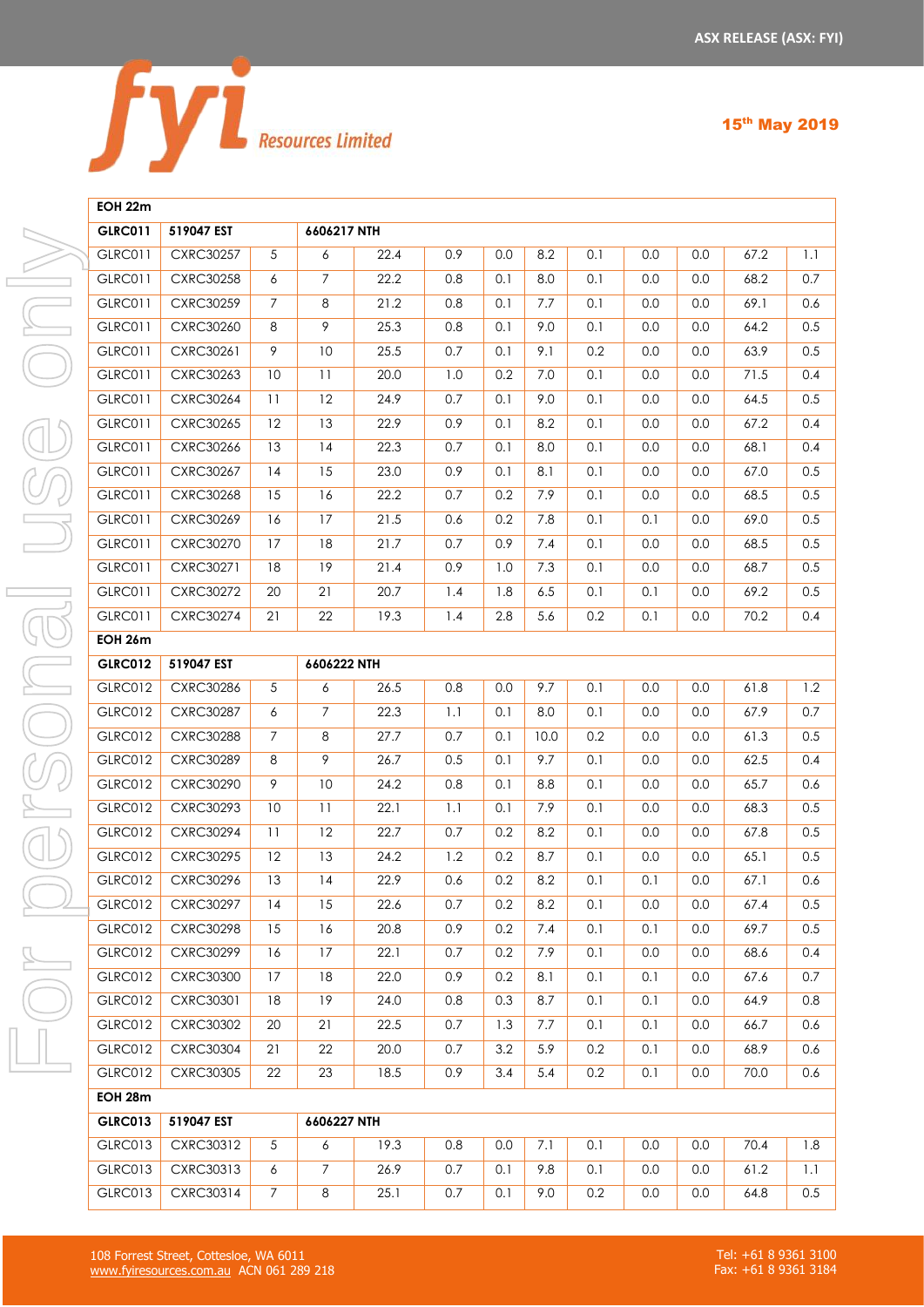|  | <b>Resources Limited</b> |
|--|--------------------------|

| GLRC013                          | CXRC30315                     | 8                        |
|----------------------------------|-------------------------------|--------------------------|
| GLRC013                          | CXRC30317                     | 9                        |
| GLRC013                          | CXRC30319                     | $\overline{\phantom{a}}$ |
| GLRC013                          | <b>CXRC30320</b>              | $\mathbf{I}$             |
| GLRC013                          | CXRC30321                     | 11                       |
| GLRC013                          | <b>CXRC30322</b>              | $\overline{\mathbb{R}}$  |
| GLRC013                          | <b>CXRC30323</b>              | د 1                      |
| GLRC013                          | <b>CXRC30324</b>              | 15                       |
| GLRC013                          | <b>CXRC30325</b>              | $\mathbf{1}$             |
| GLRC013                          | <b>CXRC30326</b>              | 17                       |
| GLRC013                          | <b>CXRC30327</b>              | 18                       |
| GLRC013                          | <b>CXRC30328</b>              | 2 <sup>0</sup>           |
| GLRC013                          | <b>CXRC30329</b>              | $2^{\circ}$              |
| GLRC013                          | <b>CXRC30330</b>              | 21                       |
| EOH 23m                          |                               |                          |
| <b>GLRC014</b>                   | 519047 EST                    |                          |
| GLRC014                          | <b>CXRC30339</b>              | 6                        |
| GLRC014                          | <b>CXRC30340</b>              | $\overline{7}$           |
| GLRC014                          | CXRC30341                     | 8                        |
| GLRC014                          | <b>CXRC30342</b>              | 9                        |
| GLRC014                          | <b>CXRC30343</b>              | $\overline{\phantom{a}}$ |
| GLRC014                          | <b>CXRC30344</b>              | $\mathbf{1}$             |
| GLRC014                          | CXRC30345                     | $\overline{1}$           |
| GLRC014                          | <b>CXRC30347</b>              | $\overline{\mathcal{L}}$ |
| GLRC014                          | <b>CXRC30349</b>              | $\mathsf{L}$             |
| GLRC014                          | <b>CXRC30350</b>              | 15                       |
| GLRC014                          | <b>CXRC30351</b>              | $\mathbf{1}$             |
| GLRC014                          | <b>CXRC30352</b>              | 17                       |
| GLRC014                          | <b>CXRC30353</b>              | 18                       |
| GLRC014                          | <b>CXRC30355</b>              | 2(                       |
| GLRC014                          | <b>CXRC30354</b>              | 2.                       |
| <b>EOH 25m</b>                   |                               |                          |
| <b>GLRC015</b>                   | 519046 EST                    |                          |
|                                  |                               |                          |
| <b>GLRC015</b>                   | <b>CXRC30368</b>              | 6                        |
| <b>GLRC015</b>                   | CXRC30369                     | 7                        |
| <b>GLRC015</b><br><b>GLRC015</b> | <b>CXRC30370</b><br>CXRC30371 | 8<br>9                   |

| <b>GLRC013</b> | CXRC30315        | 8              | 9               | 23.7 | 1.0 | 0.1 | 8.3  | 0.1 | 0.0     | 0.0     | 66.4 | 0.6     |
|----------------|------------------|----------------|-----------------|------|-----|-----|------|-----|---------|---------|------|---------|
| <b>GLRC013</b> | <b>CXRC30317</b> | $\overline{9}$ | 10              | 23.2 | 1.2 | 0.1 | 8.3  | 0.2 | 0.0     | 0.0     | 66.8 | 0.6     |
| <b>GLRC013</b> | CXRC30319        | 10             | 11              | 24.2 | 1.1 | 0.1 | 8.6  | 0.2 | 0.0     | 0.0     | 65.2 | 0.6     |
| <b>GLRC013</b> | <b>CXRC30320</b> | 11             | 12              | 23.7 | 1.2 | 0.1 | 8.5  | 0.1 | 0.1     | 0.0     | 65.7 | 0.7     |
| <b>GLRC013</b> | CXRC30321        | 12             | 13              | 26.1 | 0.8 | 0.1 | 9.4  | 0.2 | 0.1     | 0.0     | 62.4 | 1.0     |
| <b>GLRC013</b> | <b>CXRC30322</b> | 13             | 14              | 24.7 | 0.8 | 0.2 | 8.8  | 0.1 | 0.1     | 0.0     | 64.1 | 0.9     |
| <b>GLRC013</b> | <b>CXRC30323</b> | 14             | 15              | 26.3 | 0.9 | 0.1 | 9.5  | 0.2 | 0.1     | 0.0     | 61.5 | $1.1\,$ |
| <b>GLRC013</b> | <b>CXRC30324</b> | 15             | 16              | 23.3 | 1.2 | 0.1 | 8.3  | 0.2 | 0.1     | 0.0     | 65.5 | 1.1     |
| <b>GLRC013</b> | <b>CXRC30325</b> | 16             | 17              | 25.7 | 1.2 | 0.2 | 9.2  | 0.2 | 0.1     | 0.0     | 62.3 | 1.0     |
| <b>GLRC013</b> | CXRC30326        | 17             | 18              | 20.2 | 1.5 | 1.9 | 6.4  | 0.2 | 0.1     | 0.0     | 69.7 | 0.3     |
| <b>GLRC013</b> | <b>CXRC30327</b> | 18             | 19              | 21.7 | 1.9 | 0.8 | 7.5  | 0.2 | 0.1     | 0.0     | 67.1 | 0.8     |
| <b>GLRC013</b> | <b>CXRC30328</b> | 20             | 21              | 23.0 | 1.5 | 0.9 | 7.9  | 0.2 | 0.1     | 0.0     | 65.1 | 0.9     |
| <b>GLRC013</b> | <b>CXRC30329</b> | 21             | 22              | 22.4 | 2.2 | 1.9 | 7.4  | 0.2 | 0.1     | 0.0     | 64.9 | 1.0     |
| GLRC013        | <b>CXRC30330</b> | 22             | 23              | 20.7 | 2.5 | 2.1 | 6.7  | 0.2 | 0.1     | 0.0     | 66.8 | 0.9     |
| EOH 23m        |                  |                |                 |      |     |     |      |     |         |         |      |         |
| <b>GLRC014</b> | 519047 EST       |                | 6606232 NTH     |      |     |     |      |     |         |         |      |         |
| GLRC014        | <b>CXRC30339</b> | 6              | $\overline{7}$  | 27.2 | 0.7 | 0.1 | 9.7  | 0.1 | 0.0     | 0.0     | 61.9 | 0.7     |
| GLRC014        | <b>CXRC30340</b> | $7^{\circ}$    | 8               | 26.3 | 0.7 | 0.1 | 9.4  | 0.2 | 0.0     | 0.0     | 62.7 | 0.9     |
| <b>GLRC014</b> | CXRC30341        | 8              | 9               | 25.0 | 0.7 | 0.1 | 8.8  | 0.1 | 0.0     | 0.0     | 65.0 | 0.4     |
| <b>GLRC014</b> | <b>CXRC30342</b> | 9              | 10              | 28.1 | 0.6 | 0.1 | 10.1 | 0.2 | 0.0     | 0.0     | 60.6 | 0.5     |
| <b>GLRC014</b> | <b>CXRC30343</b> | 10             | 11              | 28.9 | 0.9 | 0.1 | 10.4 | 0.2 | 0.0     | 0.0     | 58.7 | 0.8     |
| <b>GLRC014</b> | <b>CXRC30344</b> | 11             | 12              | 26.8 | 0.9 | 0.1 | 9.7  | 0.2 | 0.1     | 0.0     | 61.4 | 1.0     |
| <b>GLRC014</b> | CXRC30345        | 12             | 13              | 25.3 | 1.0 | 0.1 | 9.2  | 0.1 | 0.1     | 0.0     | 63.0 | 1.0     |
| <b>GLRC014</b> | <b>CXRC30347</b> | 13             | 14              | 24.8 | 0.9 | 0.1 | 9.1  | 0.1 | 0.1     | 0.0     | 63.5 | 1.1     |
| <b>GLRC014</b> | <b>CXRC30349</b> | 14             | 15              | 24.5 | 1.2 | 0.1 | 8.9  | 0.2 | 0.1     | 0.0     | 64.4 | 0.8     |
| GLRC014        | CXRC30350        | 15             | 16              | 21.5 | 1.0 | 0.5 | 7.6  | 0.2 | $0.0\,$ | 0.0     | 68.8 | 0.4     |
| <b>GLRC014</b> | <b>CXRC30351</b> | 16             | 17              | 20.8 | 1.3 | 1.0 | 7.1  | 0.2 | 0.1     | 0.0     | 69.3 | 0.4     |
| <b>GLRC014</b> | <b>CXRC30352</b> | 17             | 18              | 23.6 | 2.1 | 0.6 | 8.6  | 0.2 | 0.1     | 0.0     | 63.8 | 0.9     |
| <b>GLRC014</b> | CXRC30353        | $18\,$         | $\overline{19}$ | 23.9 | 1.9 | 0.9 | 8.5  | 0.2 | $0.1\,$ | $0.0\,$ | 63.6 | 1.0     |
| <b>GLRC014</b> | <b>CXRC30355</b> | 20             | 21              | 21.7 | 1.5 | 2.5 | 6.9  | 0.2 | 0.1     | 0.0     | 65.8 | 0.8     |
| GLRC014        | <b>CXRC30354</b> | 21             | 22              | 22.8 | 1.6 | 1.9 | 7.6  | 0.2 | 0.1     | 0.0     | 65.1 | 0.9     |
| EOH 25m        |                  |                |                 |      |     |     |      |     |         |         |      |         |
| <b>GLRC015</b> | 519046 EST       |                | 6606242 NTH     |      |     |     |      |     |         |         |      |         |
| <b>GLRC015</b> | <b>CXRC30368</b> | 6              | $7^{\circ}$     | 33.1 | 0.6 | 0.0 | 11.9 | 0.2 | 0.0     | 0.0     | 53.5 | 0.7     |
| <b>GLRC015</b> | CXRC30369        | 7              | 8               | 33.0 | 0.5 | 0.0 | 11.9 | 0.2 | 0.0     | 0.0     | 54.1 | 0.5     |
| <b>GLRC015</b> | CXRC30370        | 8              | 9               | 26.3 | 0.8 | 0.1 | 9.4  | 0.2 | 0.0     | 0.0     | 62.5 | 0.7     |
| <b>GLRC015</b> | CXRC30371        | 9              | 10              | 20.4 | 1.1 | 0.2 | 7.3  | 0.1 | 0.0     | 0.0     | 70.0 | 1.1     |
| <b>GLRC015</b> | CXRC30372        | 10             | 11              | 18.2 | 1.3 | 0.2 | 6.4  | 0.1 | 0.0     | 0.0     | 72.7 | 1.1     |
| <b>GLRC015</b> | CXRC30373        | 11             | 12              | 17.9 | 1.3 | 0.2 | 6.6  | 0.1 | 0.1     | 0.0     | 72.9 | 0.7     |
| <b>GLRC015</b> | CXRC30375        | 12             | 13              | 26.0 | 1.4 | 0.2 | 9.5  | 0.2 | 0.1     | 0.0     | 62.4 | 0.3     |
| <b>GLRC015</b> | <b>CXRC30377</b> | 13             | 14              | 24.3 | 1.2 | 0.3 | 8.6  | 0.2 | 0.0     | 0.0     | 65.2 | 0.2     |
| <b>GLRC015</b> | CXRC30379        | 14             | 15              | 23.9 | 3.0 | 0.4 | 8.8  | 0.2 | 0.1     | 0.0     | 63.0 | $0.7\,$ |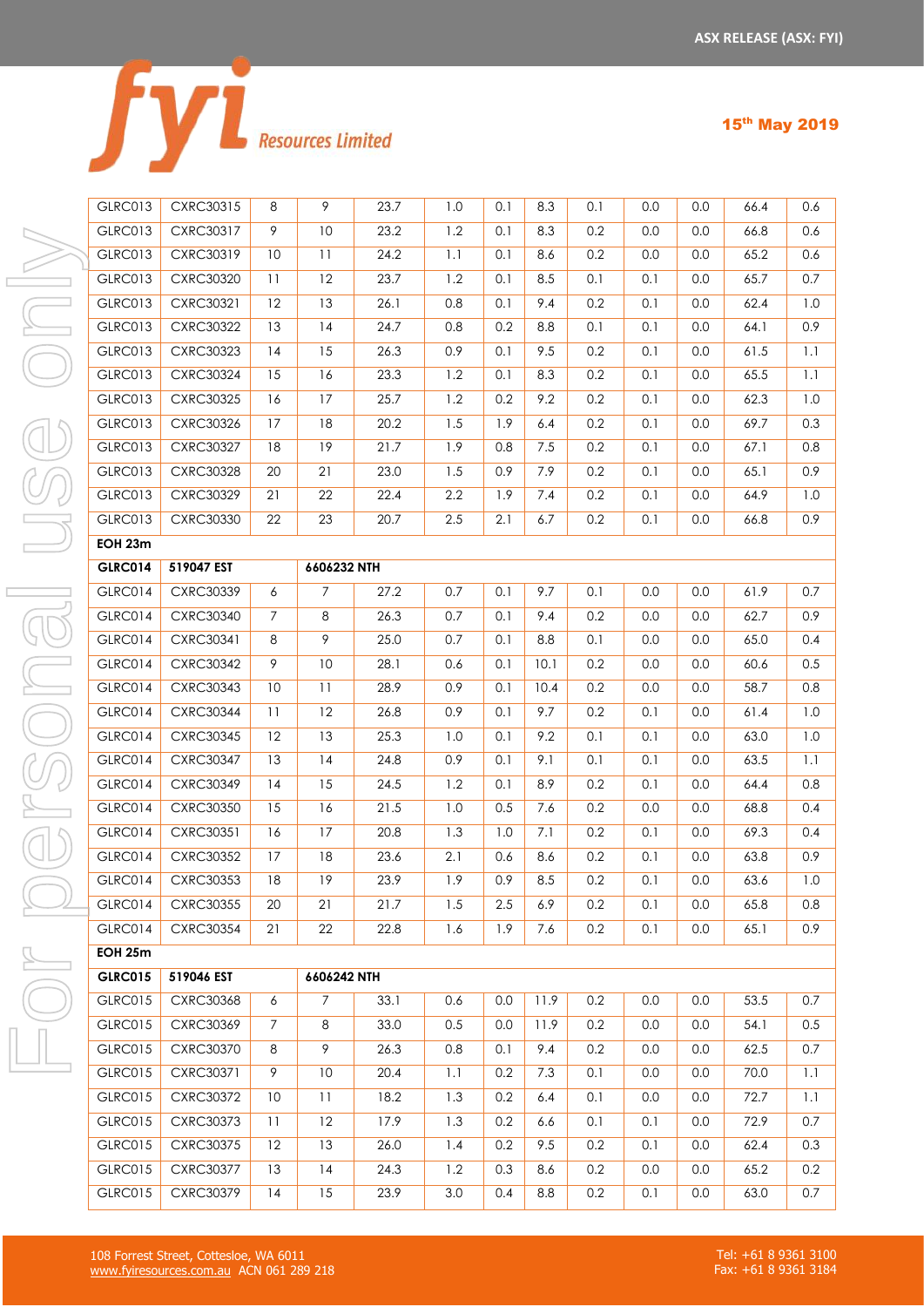|  | <b>Resources Limited</b> |
|--|--------------------------|

| <b>GLRC015</b> | <b>CXRC30380</b> | 15             | 16          | 21.5 | 2.0     | 1.2     | 7.3  | 0.2 | 0.1     | 0.0 | 66.9 | 0.6     |
|----------------|------------------|----------------|-------------|------|---------|---------|------|-----|---------|-----|------|---------|
| GLRC015        | CXRC30381        | 16             | 17          | 21.7 | 2.0     | 2.2     | 7.0  | 0.2 | 0.1     | 0.0 | 66.0 | 0.6     |
| <b>GLRC015</b> | <b>CXRC30382</b> | 17             | 18          | 23.2 | 1.9     | 1.5     | 7.8  | 0.2 | 0.1     | 0.0 | 64.3 | 0.9     |
| <b>GLRC015</b> | <b>CXRC30383</b> | 18             | 19          | 23.8 | 2.3     | 1.1     | 8.2  | 0.2 | 0.1     | 0.0 | 63.0 | 1.1     |
| GLRC015        | <b>CXRC30384</b> | 20             | 21          | 25.6 | 2.7     | 1.3     | 9.1  | 0.2 | 0.1     | 0.0 | 59.4 | 1.2     |
| <b>GLRC015</b> | CXRC30386        | 21             | 22          | 19.4 | 1.1     | 3.1     | 5.8  | 0.2 | 0.1     | 0.0 | 69.5 | 0.5     |
| <b>GLRC015</b> | <b>CXRC30387</b> | 22             | 23          | 18.6 | 1.0     | 3.7     | 5.3  | 0.2 | $0.0\,$ | 0.0 | 70.1 | 0.5     |
| <b>GLRC015</b> | <b>CXRC30388</b> | 23             | 24          | 18.4 | 1.6     | 4.1     | 5.2  | 0.2 | 0.1     | 0.0 | 69.7 | 0.6     |
| <b>GLRC015</b> | <b>CXRC30389</b> | 24             | 25          | 19.5 | 3.3     | 3.0     | 6.4  | 0.2 | 0.1     | 0.0 | 66.0 | 1.4     |
| <b>EOH 25m</b> |                  |                |             |      |         |         |      |     |         |     |      |         |
| <b>GLRC016</b> | 519046 EST       |                | 6606256 NTH |      |         |         |      |     |         |     |      |         |
| GLRC016        | <b>CXRC30399</b> | 8              | 9           | 22.8 | 0.8     | 0.1     | 8.2  | 0.1 | 0.0     | 0.0 | 66.6 | 1.0     |
| GLRC016        | <b>CXRC30400</b> | 9              | 10          | 29.4 | 0.7     | 0.1     | 10.7 | 0.2 | 0.0     | 0.0 | 58.0 | 0.6     |
| <b>GLRC016</b> | <b>CXRC30401</b> | 10             | 11          | 28.4 | 1.0     | 0.1     | 10.3 | 0.2 | 0.0     | 0.0 | 59.5 | 0.5     |
| <b>GLRC016</b> | <b>CXRC30403</b> | 11             | 12          | 25.0 | 1.0     | 0.1     | 9.0  | 0.2 | 0.0     | 0.0 | 64.4 | 0.4     |
| GLRC016        | <b>CXRC30404</b> | 12             | 13          | 24.9 | 0.9     | 0.2     | 9.0  | 0.2 | 0.0     | 0.0 | 63.8 | 0.5     |
| GLRC016        | <b>CXRC30405</b> | 13             | 14          | 23.5 | 1.1     | 0.6     | 8.3  | 0.2 | 0.0     | 0.0 | 65.4 | 0.6     |
| GLRC016        | CXRC30406        | 14             | 15          | 22.8 | 1.0     | 0.9     | 7.8  | 0.2 | 0.0     | 0.0 | 66.7 | 0.5     |
| GLRC016        | <b>CXRC30407</b> | 15             | 16          | 21.0 | 1.6     | 1.3     | 7.0  | 0.2 | 0.0     | 0.0 | 68.2 | $0.7\,$ |
| GLRC016        | <b>CXRC30408</b> | 16             | 17          | 21.9 | 3.2     | 0.7     | 8.0  | 0.2 | 0.1     | 0.0 | 64.0 | 1.8     |
| <b>GLRC016</b> | <b>CXRC30409</b> | 17             | $18\,$      | 20.9 | 2.0     | 2.5     | 6.5  | 0.2 | 0.0     | 0.0 | 67.4 | 0.5     |
| GLRC016        | CXRC30410        | 18             | 19          | 20.0 | 2.5     | $3.5\,$ | 6.1  | 0.2 | 0.0     | 0.0 | 67.3 | 0.2     |
| <b>GLRC016</b> | CXRC30411        | 20             | 21          | 20.9 | 2.8     | 3.2     | 6.5  | 0.2 | 0.0     | 0.0 | 64.9 | 0.5     |
| GLRC016        | CXRC30412        | 21             | 22          | 21.7 | 1.8     | 2.9     | 6.8  | 0.2 | 0.1     | 0.0 | 65.2 | 0.9     |
| GLRC016        | CXRC30413        | 22             | 23          | 20.0 | 1.3     | 3.4     | 5.9  | 0.2 | 0.1     | 0.0 | 67.6 | 0.8     |
| GLRC016        | CXRC30415        | 23             | 24          | 20.0 | 1.3     | 3.4     | 5.9  | 0.2 | 0.1     | 0.0 | 67.5 | 0.8     |
| GLRC016        | CXRC30417        | 24             | 25          | 18.9 | 1.6     | 4.3     | 5.1  | 0.2 | 0.1     | 0.0 | 68.9 | 0.5     |
| <b>GLRC016</b> | CXRC30418        | 25             | 26          | 18.6 | 1.6     | 3.9     | 5.2  | 0.2 | 0.1     | 0.0 | 69.2 | 0.6     |
| <b>GLRC016</b> | CXRC30419        | 26             | 27          | 20.4 | 2.3     | 2.9     | 6.3  | 0.2 | 0.1     | 0.0 | 66.4 | 0.8     |
| <b>GLRC016</b> | <b>CXRC30420</b> | 27             | 28          | 19.6 | 2.7     | 4.0     | 5.7  | 0.2 | 0.1     | 0.0 | 66.9 | 0.5     |
| EOH 28m        |                  |                |             |      |         |         |      |     |         |     |      |         |
| <b>GLRC017</b> | 519045 EST       |                | 6606272 NTH |      |         |         |      |     |         |     |      |         |
| GLRC017        | <b>CXRC30428</b> | $\overline{7}$ | 8           | 19.6 | 0.9     | 0.0     | 7.0  | 0.1 | 0.0     | 0.0 | 69.6 | 2.4     |
| GLRC017        | <b>CXRC30429</b> | 8              | 9           | 26.9 | 0.6     | 0.1     | 9.8  | 0.1 | 0.0     | 0.0 | 61.2 | 0.9     |
| GLRC017        | <b>CXRC30430</b> | 9              | 10          | 24.7 | 0.9     | 0.1     | 8.6  | 0.1 | 0.0     | 0.0 | 64.5 | 0.9     |
| GLRC017        | <b>CXRC30432</b> | 10             | 11          | 23.7 | 1.1     | 0.1     | 8.5  | 0.1 | 0.0     | 0.0 | 65.4 | 0.9     |
| <b>GLRC017</b> | <b>CXRC30434</b> | 11             | 12          | 23.1 | 1.2     | 0.2     | 8.4  | 0.1 | 0.0     | 0.0 | 65.9 | 0.4     |
| GLRC017        | <b>CXRC30435</b> | 12             | 13          | 21.4 | 0.9     | 0.6     | 7.3  | 0.1 | 0.0     | 0.0 | 68.8 | 0.4     |
| GLRC017        | CXRC30436        | 13             | 14          | 22.7 | 1.4     | 0.9     | 7.8  | 0.1 | 0.0     | 0.0 | 66.1 | 0.5     |
| GLRC017        | <b>CXRC30437</b> | 14             | 15          | 20.2 | 1.1     | 1.7     | 6.7  | 0.2 | 0.0     | 0.0 | 68.9 | 0.5     |
| GLRC017        | <b>CXRC30438</b> | 15             | 16          | 20.3 | $1.5\,$ | 2.2     | 6.6  | 0.2 | $0.0\,$ | 0.0 | 68.6 | 0.4     |

GLRC017 CXRC30439 16 17 21.2 1.7 2.2 7.0 0.2 0.0 0.0 66.6 0.5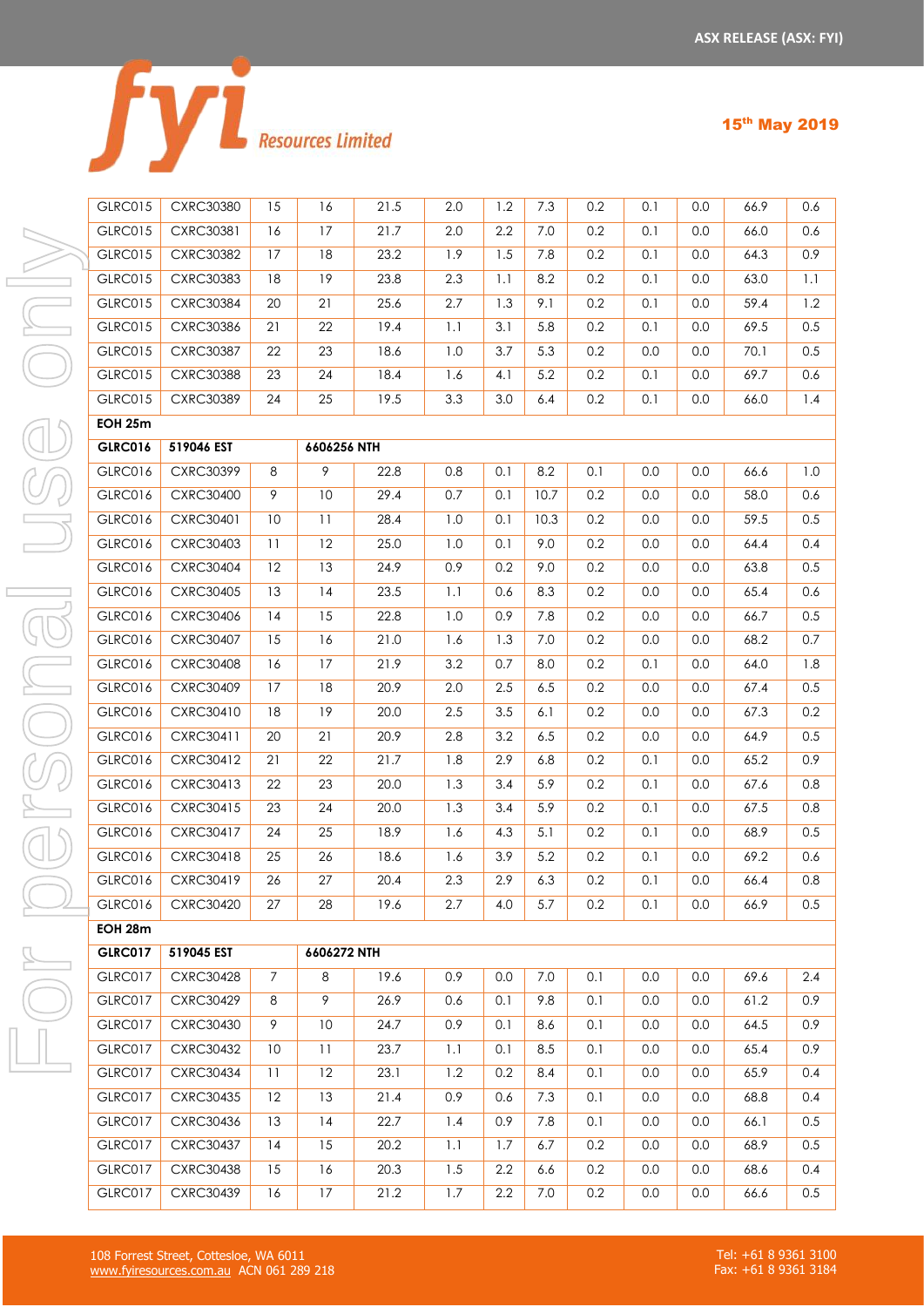|  | <b>Resources Limited</b> |
|--|--------------------------|

| <b>GLRC017</b> | <b>CXRC30440</b> | 17 | 18          | 19.2        | 1.7 | 2.8 | 6.1  | 0.2 | 0.0 | 0.0 | 68.7 | 0.5            |
|----------------|------------------|----|-------------|-------------|-----|-----|------|-----|-----|-----|------|----------------|
| <b>GLRC017</b> | <b>CXRC30441</b> | 18 | 19          | 19.3        | 3.1 | 2.6 | 6.5  | 0.2 | 0.0 | 0.0 | 66.7 | 0.6            |
| GLRC017        | <b>CXRC30442</b> | 20 | 21          | 19.0        | 2.1 | 3.2 | 5.7  | 0.2 | 0.0 | 0.0 | 69.2 | 0.4            |
| <b>GLRC017</b> | <b>CXRC30445</b> | 21 | 22          | 19.0        | 3.8 | 3.4 | 6.0  | 0.2 | 0.0 | 0.0 | 66.1 | 0.7            |
| <b>GLRC017</b> | <b>CXRC30447</b> | 22 | 23          | 18.1        | 4.1 | 5.2 | 4.9  | 0.3 | 0.1 | 0.0 | 65.9 | 0.6            |
| <b>GLRC017</b> | <b>CXRC30448</b> | 23 | 24          | 20.9        | 2.5 | 2.6 | 6.8  | 0.2 | 0.1 | 0.0 | 65.4 | 1 <sub>c</sub> |
| GLRC017        | <b>CXRC30449</b> | 24 | 25          | 21.2        | 1.7 | 2.6 | 6.7  | 0.2 | 0.0 | 0.0 | 66.3 | 0.9            |
| <b>GLRC017</b> | <b>CXRC30450</b> | 25 | 26          | 19.5        | 2.2 | 3.3 | 5.9  | 0.2 | 0.0 | 0.0 | 67.8 | 0.7            |
| GLRC017        | <b>CXRC30451</b> | 26 | 27          | 19.2        | 3.2 | 3.0 | 6.1  | 0.2 | 0.1 | 0.0 | 67.4 | 0.6            |
| <b>EOH 27m</b> |                  |    |             |             |     |     |      |     |     |     |      |                |
| <b>GLRC018</b> | 519044 EST       |    | 6606286 NTH |             |     |     |      |     |     |     |      |                |
| GLRC018        | <b>CXRC30460</b> | 8  | 9           | 28.6        | 0.7 | 0.1 | 10.3 | 0.1 | 0.0 | 0.0 | 59.5 | 0.8            |
| <b>GLRC018</b> | <b>CXRC30462</b> | 9  | 10          | 28.7        | 0.7 | 0.1 | 10.2 | 0.1 | 0.0 | 0.0 | 59.9 | 0.3            |
| GLRC018        | CXRC30463        | 10 | 11          | 25.0        | 1.0 | 0.3 | 8.7  | 0.1 | 0.0 | 0.0 | 64.7 | 0.3            |
| <b>GLRC018</b> | <b>CXRC30465</b> | 11 | 12          | 26.6        | 1.1 | 0.2 | 9.4  | 0.1 | 0.0 | 0.0 | 62.0 | 0.6            |
| GLRC018        | CXRC30466        | 12 | 13          | 26.7        | 0.9 | 0.3 | 9.4  | 0.1 | 0.0 | 0.0 | 61.3 | 0.7            |
| <b>GLRC018</b> | <b>CXRC30467</b> | 13 | 14          | 26.0        | 1.0 | 0.4 | 9.0  | 0.1 | 0.0 | 0.0 | 62.7 | 0.5            |
| <b>GLRC018</b> | <b>CXRC30468</b> | 14 | 15          | 24.4        | 0.9 | 0.9 | 8.2  | 0.1 | 0.0 | 0.0 | 64.3 | 0.5            |
| <b>GLRC018</b> | <b>CXRC30469</b> | 15 | 16          | 19.9        | 1.2 | 1.8 | 6.3  | 0.1 | 0.0 | 0.0 | 70.0 | 0.4            |
| GLRC018        | <b>CXRC30470</b> | 16 | 17          | 21.7        | 1.9 | 2.4 | 6.9  | 0.2 | 0.0 | 0.0 | 65.7 | 0.5            |
| <b>GLRC018</b> | CXRC30471        | 17 | 18          | 18.5        | 3.3 | 2.5 | 5.7  | 0.2 | 0.1 | 0.0 | 68.6 | 0.5            |
| GLRC018        | <b>CXRC30472</b> | 18 | 19          | 19.0        | 2.6 | 2.5 | 5.9  | 0.2 | 0.0 | 0.0 | 68.5 | 0.5            |
| <b>GLRC018</b> | <b>CXRC30473</b> | 20 | 21          | 18.9        | 3.0 | 2.0 | 6.4  | 0.2 | 0.0 | 0.0 | 68.3 | 0.6            |
| <b>GLRC018</b> | <b>CXRC30474</b> | 21 | 22          | 22.6        | 2.3 | 2.3 | 7.5  | 0.2 | 0.0 | 0.0 | 64.3 | 0.5            |
| <b>GLRC018</b> | <b>CXRC30475</b> | 22 | 23          | 21.6        | 3.0 | 2.2 | 7.3  | 0.2 | 0.0 | 0.0 | 64.6 | 0.4            |
| GLRC018        | <b>CXRC30478</b> | 23 | 24          | 21.6        | 5.9 | 1.9 | 7.8  | 0.2 | 0.1 | 0.0 | 61.5 | 0.4            |
| <b>EOH 24m</b> |                  |    |             |             |     |     |      |     |     |     |      |                |
| CXWB1          | 519159 EST       |    |             | 6606342 NTH |     |     |      |     |     |     |      |                |
| CXWB1          | <b>CXRC30485</b> | 8  | 9           | 22.8        | 0.7 | 0.3 | 8.2  | 0.2 | 0.0 | 0.0 | 66.2 | 1.2            |
| CXWB1          | CXRC30486        | 9  | 10          | 24.0        | 0.9 | 0.3 | 8.5  | 0.2 | 0.0 | 0.0 | 64.7 | 0.9            |
| CXWB1          | <b>CXRC30487</b> | 10 | 11          | 23.8        | 0.9 | 0.6 | 8.3  | 0.2 | 0.0 | 0.0 | 64.8 | 1 <sub>c</sub> |
| CXWB1          | <b>CXRC30488</b> | 11 | 12          | 22.7        | 0.9 | 1.6 | 7.5  | 0.2 | 0.0 | 0.0 | 66.0 | 0.9            |
| CXWB1          | <b>CXRC30489</b> | 12 | 13          | 22.6        | 0.9 | 2.6 | 7.1  | 0.2 | 0.0 | 0.0 | 65.1 | 0.9            |
| CXWB1          | <b>CXRC30490</b> | 13 | 14          | 22.2        | 0.9 | 3.2 | 6.6  | 0.2 | 0.0 | 0.0 | 65.8 | 0.8            |
| CXWB1          | CXRC30491        | 14 | 15          | 19.0        | 0.9 | 4.5 | 5.1  | 0.2 | 0.0 | 0.0 | 69.5 | 0.7            |
| CXWB1          | <b>CXRC30492</b> | 15 | 16          | 22.6        | 0.9 | 2.8 | 6.9  | 0.2 | 0.0 | 0.0 | 65.6 | 0.9            |
| CXWB1          | CXRC30493        | 16 | 17          | 19.0        | 0.9 | 4.6 | 4.9  | 0.2 | 0.0 | 0.0 | 69.0 | 0.6            |
| CXWB1          | <b>CXRC30494</b> | 17 | 18          | 21.3        | 0.8 | 3.2 | 6.3  | 0.2 | 0.0 | 0.0 | 67.1 | 0.7            |

**EOH 66m**

**CXWB3 518663 EST 6605795 NTH**